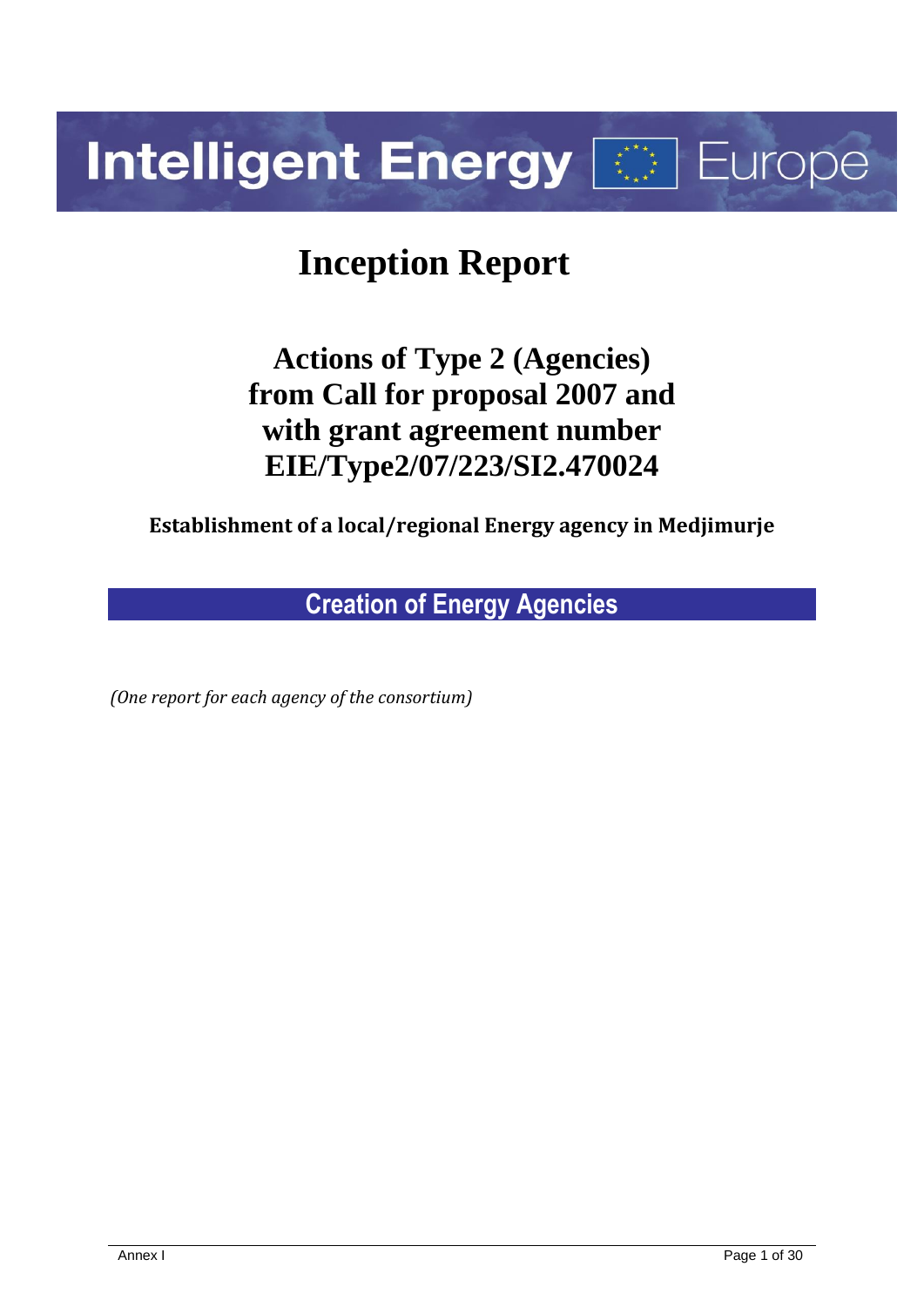# **AGENCY DETAILS**

Name: Full address: Telephone: Fax: E-mail: Name of person responsible (Director):

# **PARTNER AGENCIES<sup>1</sup>**

Name: Medjimurje energy agency ltd. – MENEA

Full address: Bana Josipa Jelačića 22, 40000 Čakovec, Croatia

Telephone: 00385 40 39 55 60

Fax: 00385 40 39 51 42

E-mail[: info@menea.hr](mailto:info@menea.hr)

Name of person responsible (Director): Mladen Boršić

**DURATION OF CONTRACT:** from 01-11-2008 to 31-10-2011.

1 To be completed separately for each agency.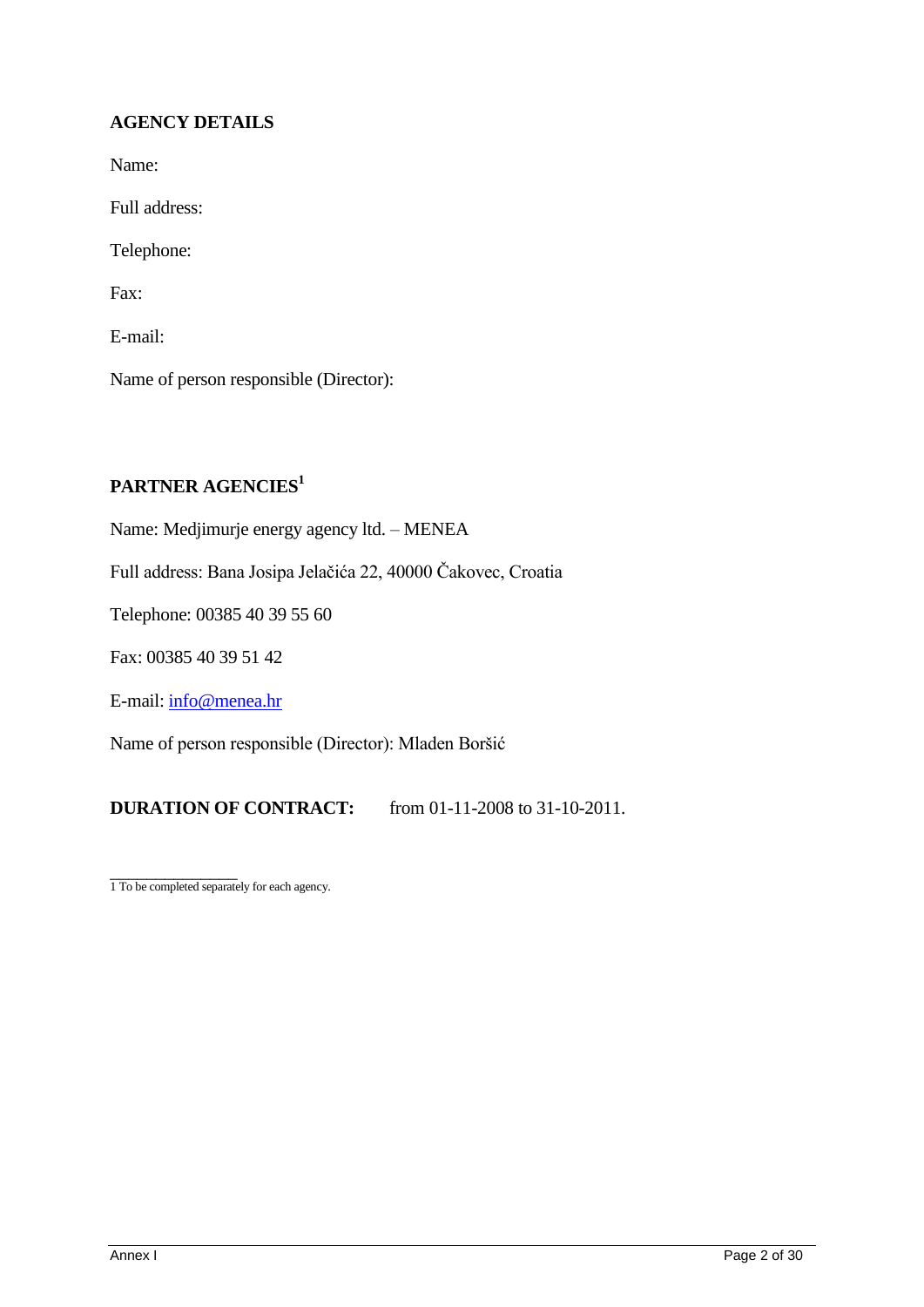# **CONTENTS**

# **A. Agency Structure**

#### **A1 Description of the area covered by the Agency**

The territorial area of activity is Medjimurje County.

#### **A2 Population numbers**

The population deserved by the agency activities is  $110,000$  inhabitants.

#### **A3 Legal set up and status**

The Međimurje Energy Agency – MENEA is non-profitable limited liability company, which its own statute after Croatian Law.

The energy management agency MEDJIMURJE ENERGY AGENCY is legally established on May 08, 2008, under the legal form of private company, registration number 070084035, in accordance with Trade Association Law, N.N. number 111/93, 34/99, 121/99, 118/03 and 107/07 and its actual start-up under the terms of Article I.3 of the agreement took place on May 08, 2008. The energy management agency has been established in the framework of Grant agreement No EIE/TYPE2/07/223/SI2.470024 LLEIDA – MEDJIMURJE – MONTPELLIER.

#### **A4 The Management Board**

The 2<sup>nd</sup> Meeting of the Management Board was held on 04.05.2009. Changes are: **President**: Ivica Toljan, Vice Director of the Croatian Energy Market Operator **Member**s: Nenad Hranilović, City of Čakovec Dragutin Glavina, City of Prelog Josip Dobranić, City of Mursko Središće Domagoj Validžić, Ministry of economy, labour and entrepreneurship Matija Derk, Regional Development Agency Medjimurje Stjepan Baranašić, County of Medjimurje Jasmina Fanjek, HEP-ESCO Ltd. Davor Mladina, Končar Vladislav Brkić, INA.

#### **A5 Key staff of the Agency**

Current staff (part time/full time, seconded) Director: Mladen Boršić – employed 1-11-2008 – Full time Secretary: Irena Horvat – employed 8-5-2008 – Part time Engineer specialist in energy: Osvaldo Barbarisi – will be regurarly employed in June 2009 – Full time.

#### **A6 Advisory bodies (Scientific committee/Evaluation committee/others)**

Advisory Board was formed on 20-04-2009. The first meeting was held on 14-5-2009. Advisory Board consists of qualified persons, energy experts from different research organizations. Current members are:

- · Željka Hrs-Borković, Energy Institute Hrvoje Požar (EIHP)
- · Srećko Švaić, Faculty of Mechanical Engineering and Naval Architecture (FSB)
- · Željko Knok, Medjimurje University
- · Andrea Vugrinović, County of Medjimurje
- · Natko Urli, Center for Renewable Energy Sources
- · Roman Vulpe, Croatian Metrology Society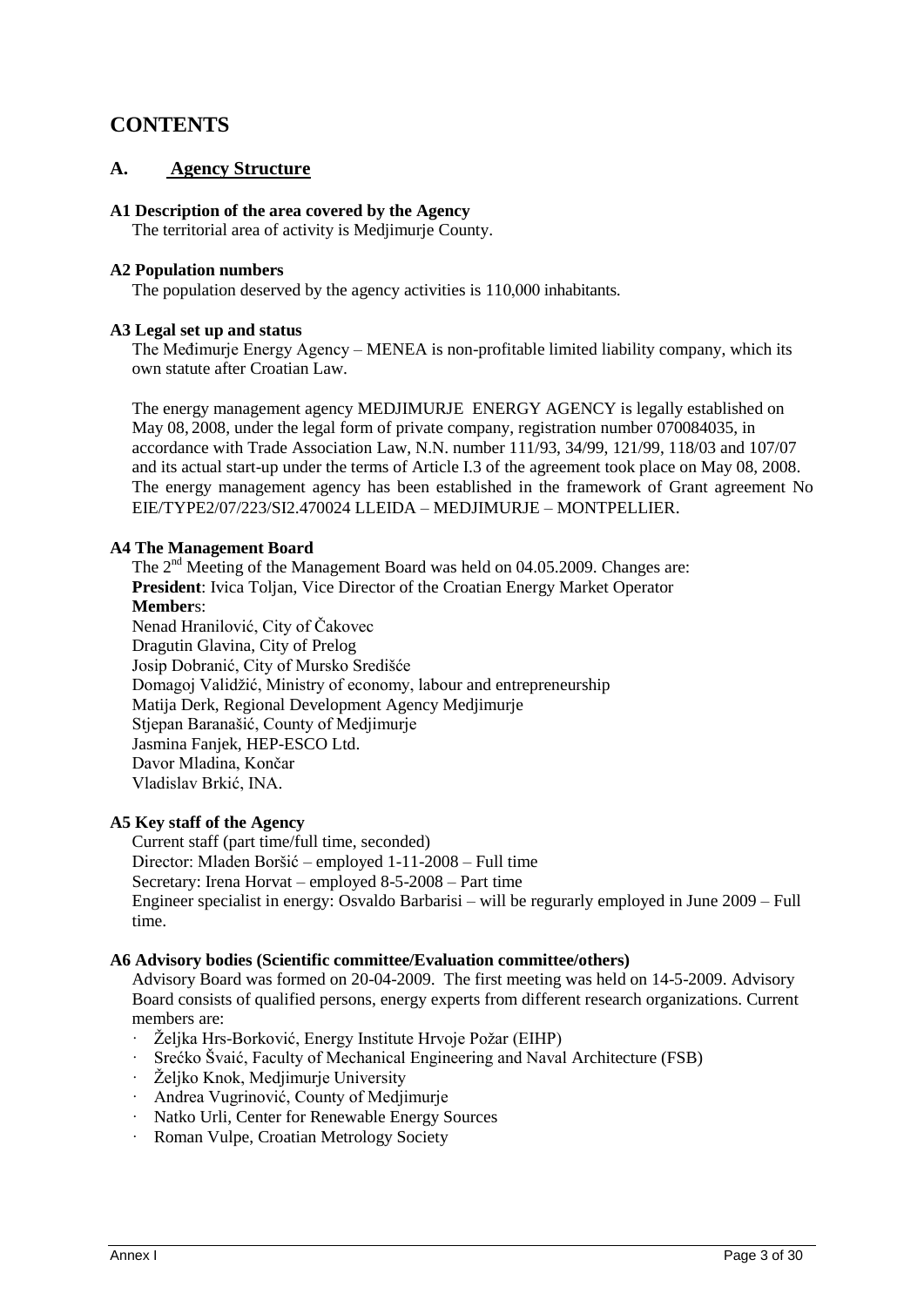#### **A7 Premises of the Agency**

Agency rented new premises on address Bana Josipa Jelačića 22, in Čakovec. It is new adapted building owned by REDEA and Medjimurje County.

#### **A8 Relationships with existing energy management agencies or networks**

The Energy Institute Hrvoje Požar (EIHP) is the national energy agency of Croatia and it is at the same time tutor a partner of the agency. EIHP has also an active participation on Advisory Board of the Agency.

Medjimurje Energy Agency is in strictly contact with the other two agencies that were established in the same framework of Grant agreement No EIE/TYPE2/07/223/SI2.470024. These agencies are "Agència de l'Energia de Lleida" in Spain, and "Agence Locale de l'Energie Montpellier" in France.

The agency is also in active contact with "REGEA – North-West Croatia Regional Energy Agency", of Zagreb – Croatia, and with ASEA – "Agenzia Sannita per l'Energia e l'Ambiente" of Benevento – Italy.

#### **A9 Future of the agency**

The first three years period covered by the contract will give the opportunity, which the support of European funds, to make the demonstration near of the stakeholders, local institutes, enterprises, authority, population of the necessity for such an agency to exist. The objective is to continue their activities beyond 3-year contract period with the commission. After 3 years, it is envisaged:

- to conserve the same statute and its proper autonomy;
- · to have local partners to manage projects as clients for energy services (customers and financers);
- · to be key player in the North of Croatia and cross-border region (Slovenia, Austria, Hungary) through cooperation and assistance in all energy related initiatives in the region;
- · to keep and multiply European and national partnerships; especially in cross-border region;
- · to continue and upgrade the activities started in the previous three years.

To compensate the end of EU financing with other financing sources, that was expressed strongly by the founder members. Three possibilities are foreseen:

1. Increase memberships.

Such contribution is better as it is constant and as it presents less risk financing interruption. Partnership with local actors (e.g. enterprises, energy suppliers, universities, households, local authorities including social associations) will be developed as well as those with organisations abroad.

2. Develop and offer services.

Several services may be proposed: general interest services such as advise for social assistance and organism that support households with economic difficulties and information campaign towards SME's; services of advice in RUE for economic actors such as organisation of training seminar, energy audit campaign on buildings; services of energy management for buildings; technical and financial assistance for RES and RUE project.

3. Benefit from new European fund.

As a tutor agency in Croatia and neighbouring countries (e.g. Slovenia, Hungary, Bosnia and Herzegovina, Serbia) for specific program or to assist to submit European proposal (concerning information, training, partners search, financing), the agency may directly or indirectly benefit from the European funds.

The agency will also in the long-term work according to the principle of subsidiary, and will even after 3 years continue to work also in the fields of training, awareness raising and other non-profit fields of activity.

#### **A10 Autonomy of the Agency**

The agency is built as an independent legal body – with autonomy and legal status – having full operational and budget power. Neither the County nor the group of partners have a number of votes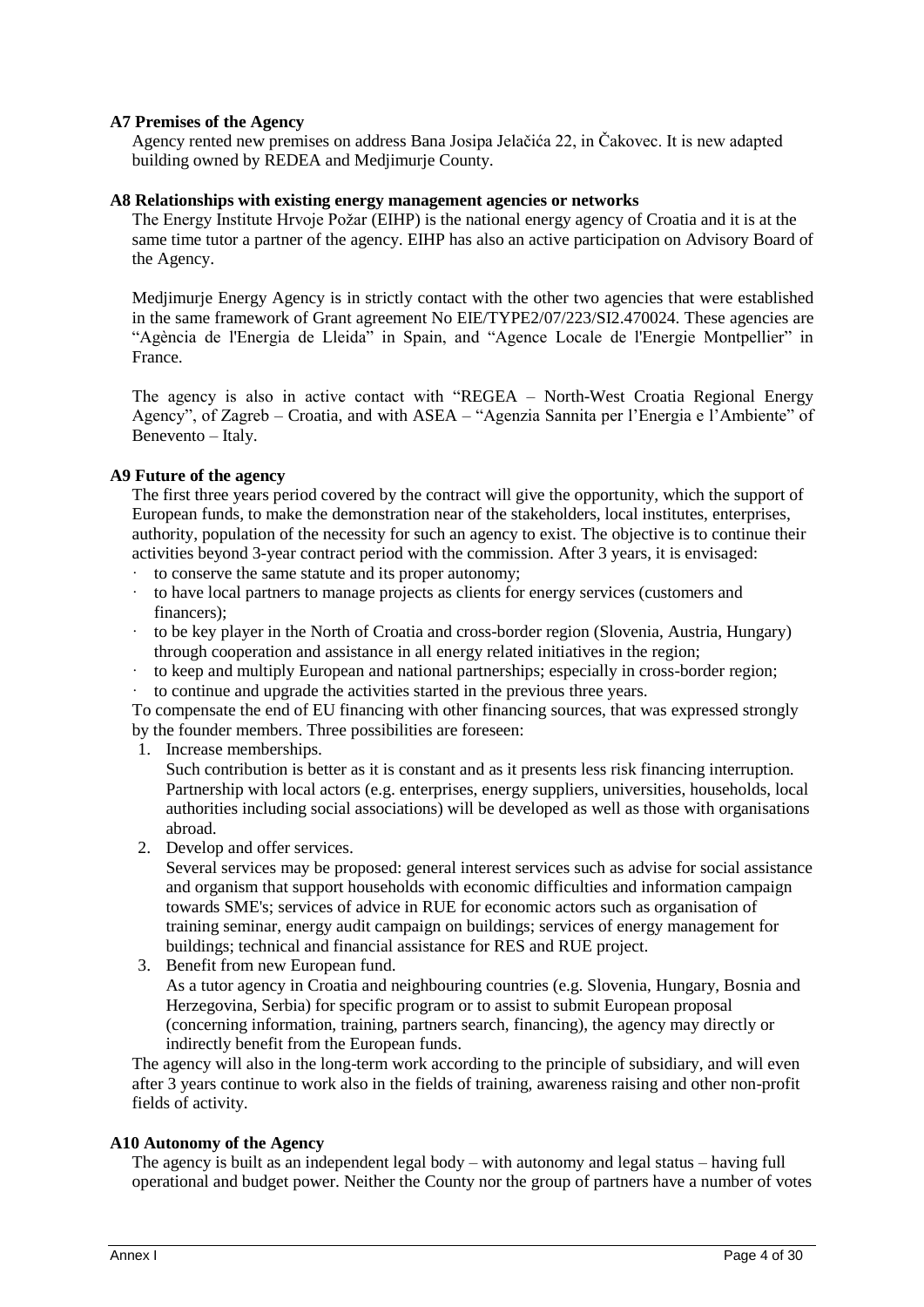that exceed 1/3 (one third) in the management board and hence it ensures the autonomy of the agency to be safeguard.

#### **A11 Evaluation of agency's activities**

Evaluation of agency activities is primarily carried out by the management board, which will in complex matters acquire the expertise of expert advisory board.

Evaluation is based on activity report elaborated under supervision of the Director and then is forwarded to the board committee for analysis on the consistency with the strategy, planned goals and impact forecasted.

In order to make sure activities of the Medjimurje Energy Agency are in line with work plan and to ensure that the Medjimurje Energy Agency is reaching planned goals, external evaluation will be organised. For purposes of external evaluation the local energy Agency from Slovenia ensures that evaluation is impartial and based on quality criteria.

#### Methodology:

For the evaluation of performed activities has been inserted to the controlling instruments usual in the field of service. In this case, the content-related, the organisational and the economic aims by means of the results achieved in actual fact in relation to the planned results are judged.

The analysis takes into account the main sectors in which the Agency is engaged (e.g. activities implemented, participation, costs) and it will be based on a series of quantitative indicators as well as on qualitative descriptions of the changes that have taken place since the starting of the agency. The evaluation activities will be focused on the cost-benefit analysis.

Numerical indicators, which have been set up in tutor energy agency and shall be used to measure the relative efficiency of the Medjimurje Energy Agency. The tutor agency-partner as well as Energy Institute Hrvoje Požar takes part in this evaluation, and also give detailed methodological information about the way they are evaluated themselves.

The 3 main efficiency criteria for the evaluation work of the committee are:

- funds raised by the projects as we intend to survive after EIE grant period on agency incomes (including fees for public information activities paid by national authorities) shall constantly grow up to the 100 per cent mark reached after 3 years.
- · fulfilling of the objectives
- very high percentage of content clientele the clientele will be questioned after 2 years in order to find out weak points in the service quality.

#### Use and valorisation of the evaluation

The evaluation is the basic information for the annual strategic planning meetings which will be carried out each year in order to react to changes' in scientific and technical progress, legislation, regional circumstances, funding, offer and demand.

The results of the evaluation will be used for improving the work program, agency strategy and budget. The evaluation will provide a consistent way to show the impact of the Agency and, therefore, will be disseminated to the EIE net.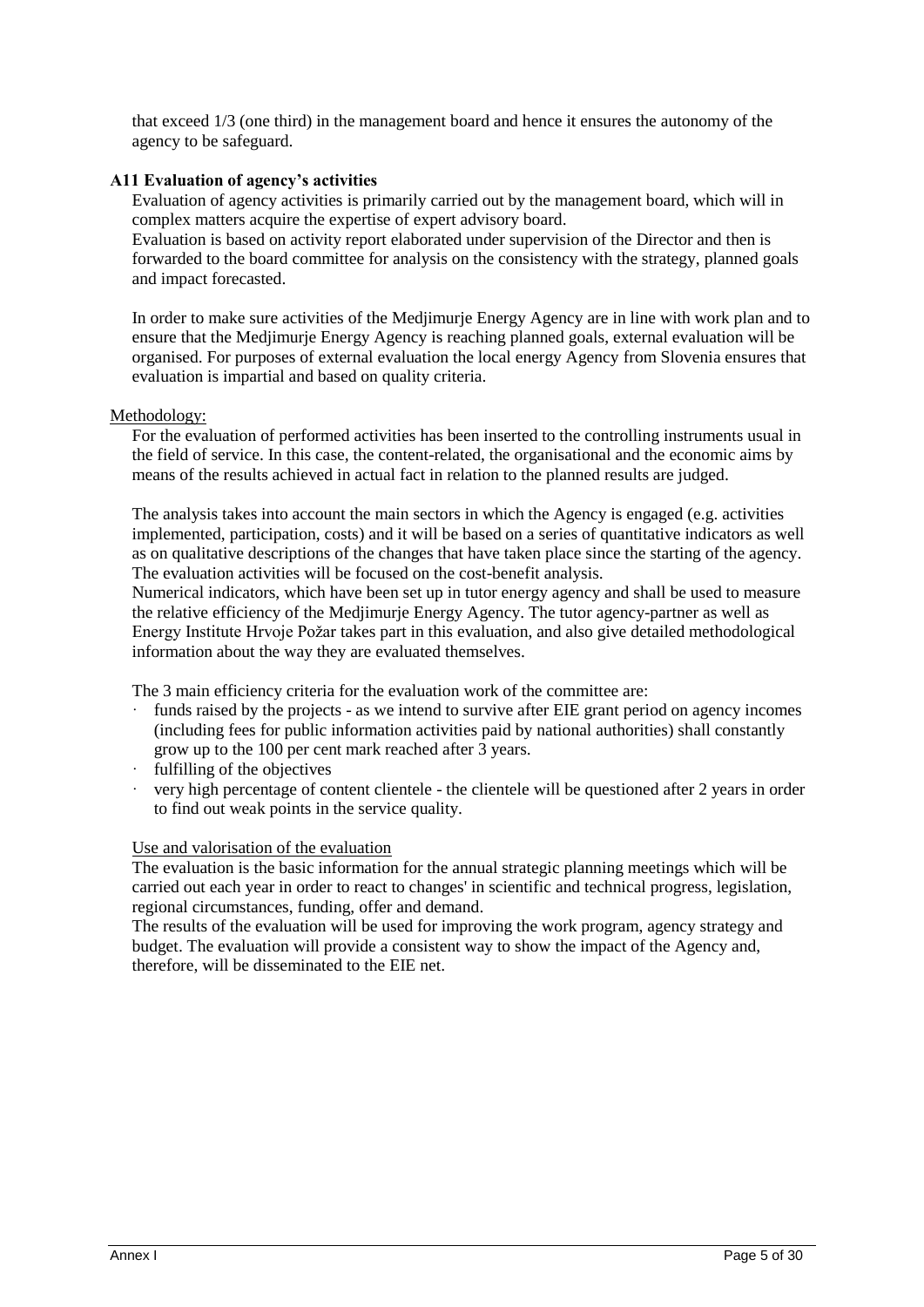# **B. Work programme of the Agency (3 years)**

# **B4. Work Programme**

# **B.4 Work Packages**

# **B.4.1 Overview**

There are three project phases that we can distinguish:

- First phase is outlined in WP1 and relates to actions necessary to establish the Agency and defining management model described in WP2.
- Second phase is drafting of planning materials and designing of tools for facilitating introduction of renewable energy sources and efficient use of energy in the region. These activities are outlined in WP3, WP4 and WP5.
- The third phase of the project would refer to implementation of actions identified through preparation of Action Plan and continuous provision of designed services to SME's, public institutions and general public. The third phase also includes dissemination of information activities.
- **WP1** After the project is accepted for financing we will start the process of establishment the new Energy Agency ltd. Necessary support for activities related to establishment of the Agency will be provided by Medjimurje County and Regional Development Agency Medjimurje.
- **WP2** Good management is vital for successful and efficient implementation of the project. External evaluation will be organised to perform impartial evaluation of the work of the agency. Considering international dimension and number of partners on national level we should consider two aspects of project management. Management between project applicants and management between national partners of each applicant:
	- Management of the European consortium is responsible of all project applicants (cobeneficiary), while coordination role for the Consortium is performed by leading applicant (project Coordinator – Lleida City Council). Continuous communication and sharing of information is of great importance and will be responsibility of all employees of the Agency. Director will be directly responsible for maintaining contacts and for implementation of joint activities.
	- Each project applicant (co-beneficiary) is responsible for coordination of its national partners in line with the project proposal and outlined activities. Agency will rely on expert advices and inputs form national partners. Considering number of partner institutions dealing with expertise in energy management sector (EIHP, FSB, FER, ...) we practically ensured good guidance for designing of services for SME's and public sector in line with national and EU priorities. Another benefit of good partnerships on national level is improved communication with beneficiaries and other energy related or interested institutions.
- **WP3** Preparing the energy plan will be one of the first activities of Agency. It is necessary to plan the strategies that will improve the energy use in Medjimurje County. Plan will also be helpful tool for making decisions, and also a necessary tool to follow and evaluate the future agency activities.
- **WP4** Sector Activities will begin after preliminary analysis of the energy situation in the region is prepared. Sector activities will be coordinated with preparation of Action Plan for Medjimurje County energy management and separate action plans for each activity will be drafted and implemented. Drafting of action plans will be responsibility of the Agency and for purposes of specific trainings and seminars, experts will be subcontracted.
- **WP5** One of most important tasks of the Agency is to provide accurate and up-to-date information to public and private entrepreneurs who are interested in energy efficiency and renewable energy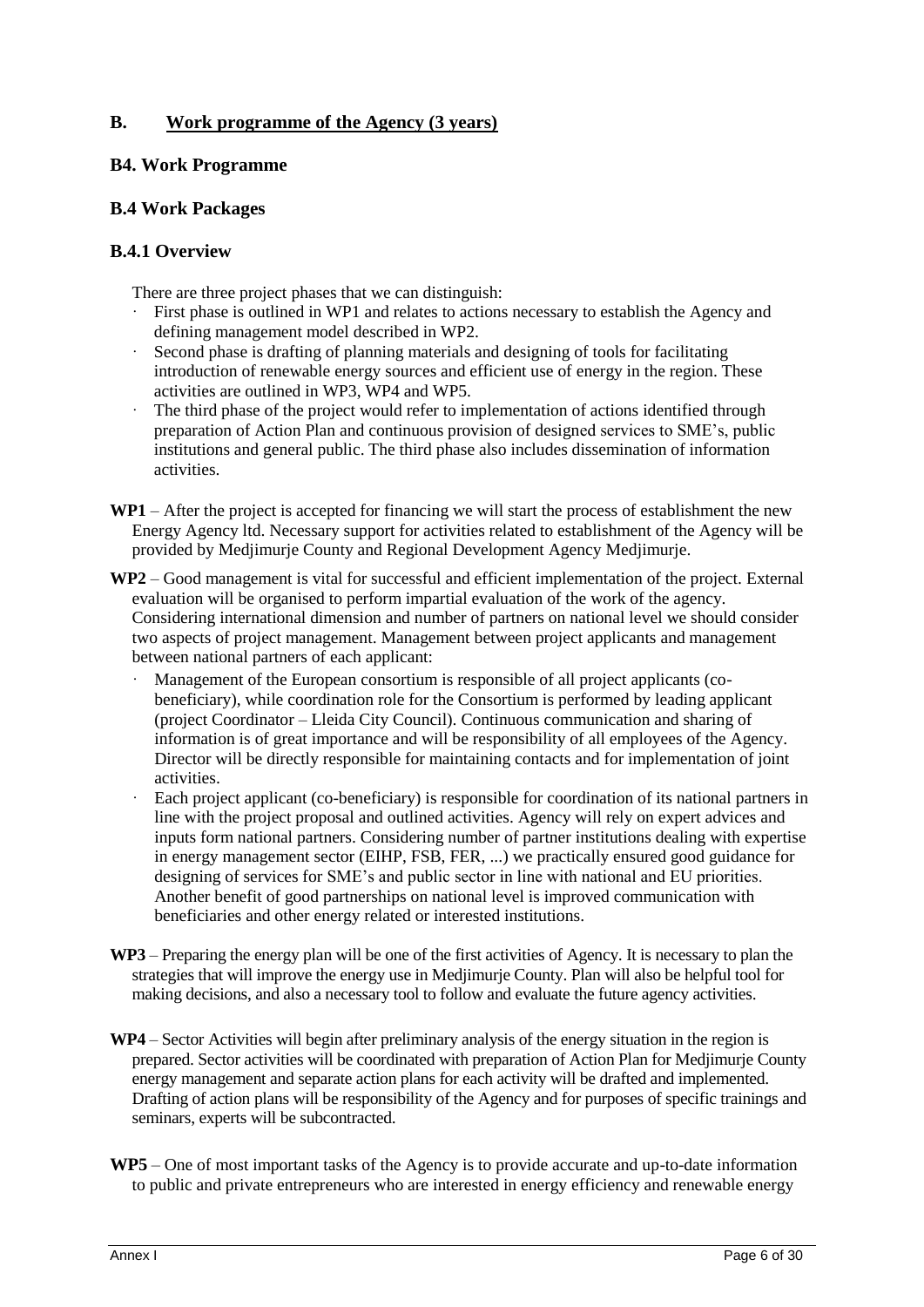sources. Services need to be designed in order to provide necessary support for SME's and public sector.

- Support in preparation of project documentation for applying on various national and international sources of financing
- Services to public sector, especially regarding energy efficiency and consultancy services for general public.
- Support to SME's for decreasing costs of energy consumption in production process
- Support to public institutions and private users regarding energy efficiency will be designed.
- · In order to provide with good service we need to take in consideration Croatian and EU legislation, and changes of legislation coming with EU enlargement and Croatian accession.

Services will be commercial and will ensure longer term sustainability of the Agency.

- **WP6**  Promotion of RUE and RES and dissemination of information about them is main task of energy agency. On local level it is of great importance to raise awareness which can be successfully achieved through good public and media promotion campaigns.
- **WP7** Work of the agency will be improved and expertise of agency staff strengthened through number of transfer of knowledge activities. Knowledge and best practices will be discussed with number of partners from similar energy related institutions. Experiences will be exchanged with Lleida partner agency (project coordinator) and through European energy networks. The project is based on the contacts with the IEE partners and the contacts with other European institutions, therefore easier access to additional relevant experts and institutions will be enabled, while longer term cooperation within networks can be established.
- **WP8**  Common dissemination activities is ongoing activity focused on dissemination of information.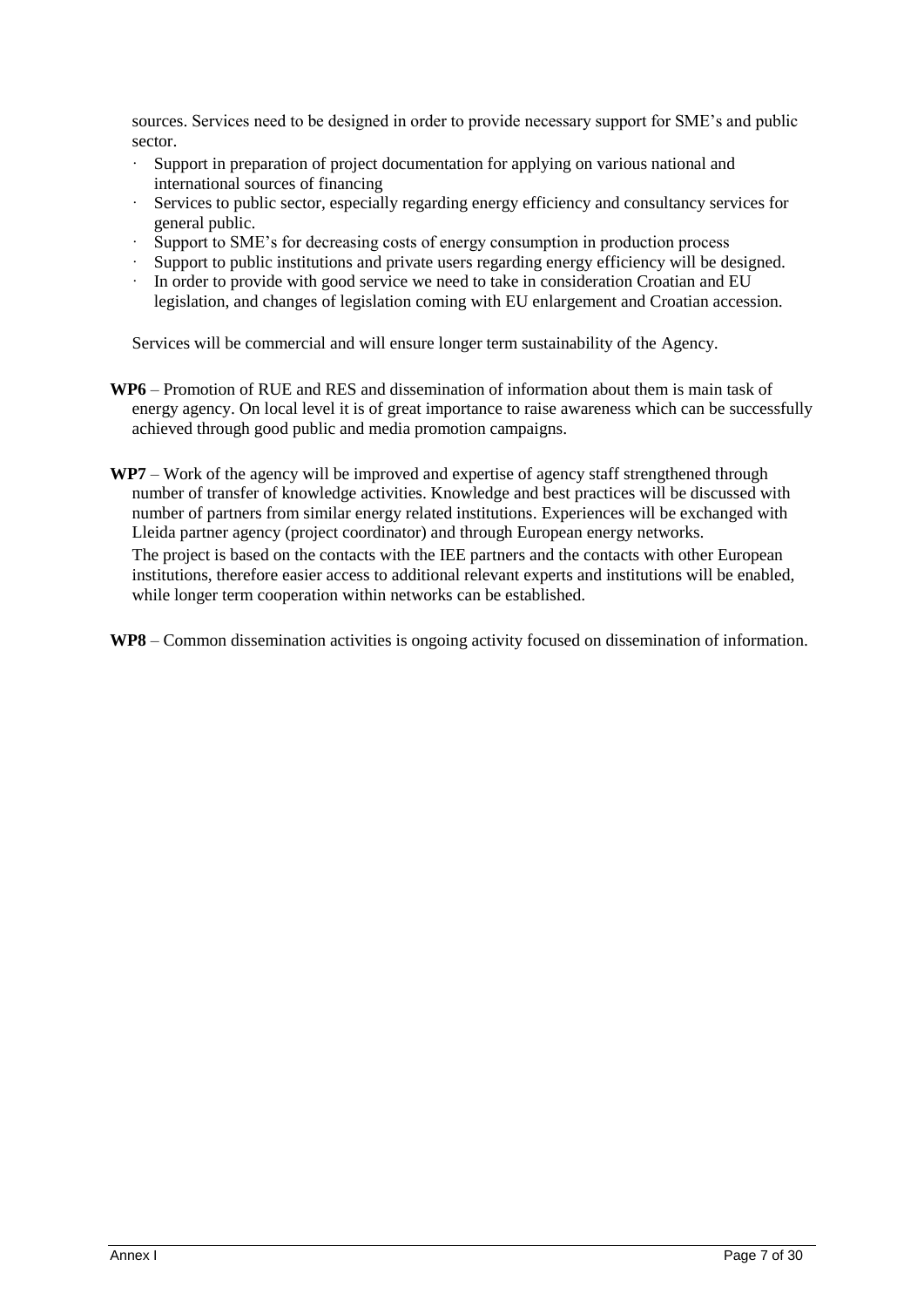# **B.4.2 Work Packages B.4.2.1 Work Package 1: Legal establishment of the agency**

| $\mathsf{N}^\circ$ of work package: 1 | Name of the work package: Legal<br>establishment of the agency |  |  |  |  |  |
|---------------------------------------|----------------------------------------------------------------|--|--|--|--|--|
| Duration in months: up to 6 months    |                                                                |  |  |  |  |  |

#### **Description of the work**

#### **Overview:**

The establishment of the agency will begin after the acceptation of the project. The work has to be carried out with the order described before, and has to permit a good work conditions to achieve the planned objectives.

#### **Tasks:**

- 1. Legal procedures related to establishment of the Agency
- 2. Selecting of the staff
- 3. Determining location of Agency premises and equipping of premises
- 4. Preparation of initial activity plan and drafting materials for public promotion of the Agency
- 5. Public promotion of the Agency, its role and future activities.

#### **Outcome of this work package:**

- · new established energy agency
- · premises rented and equipped, staff hired
- · materials for promotion of the Agency
- · Public event for promotion of the Agency

#### **Deliverable(s) of this work package:**

- · Flyers *(d1)*, brochures *(d2)*, newspaper articles *(d3)*, presentations and public promotion event for introduction of the Agency *(d4)* for media explaining the Agency function, the origin of the idea and the long-term objectives to be achieved through Agency's work
- · Web-site*(d5)*

#### **Major other specific costs (tasks):**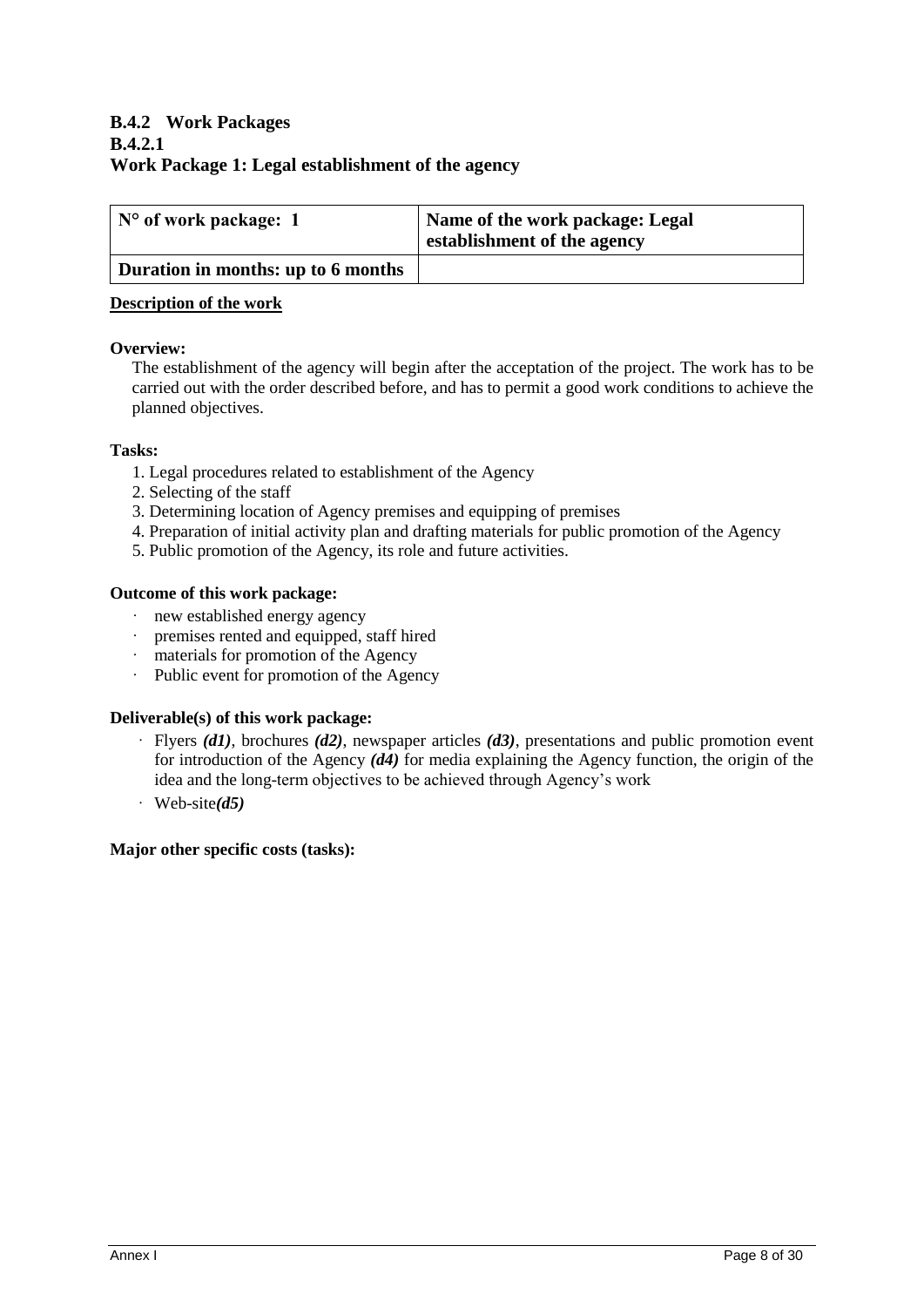# **B.4.2.2 Work Package 2: Management**

| N° of work package: 2  | Name of the work package:<br><b>Management</b> |  |  |  |  |  |
|------------------------|------------------------------------------------|--|--|--|--|--|
| Duration in months: 36 |                                                |  |  |  |  |  |

#### **Description of the work**

#### **Overview :**

Management is ongoing activity. Employed staff has to ensure activities are coordinated with national and EU partners and make sure implementation of activities is uninterrupted.

#### **Tasks:**

- 1. European Partners Level:
	- Annual meeting with the partners of the project. Internal rapport every 6 months. Contact by e-mail, intranet or/and telephone
	- Sharing of information and suggsting.

2. Internal level. Meetings with the Management Board will be held every 6 months. Meetings between president and director will be held every month.

- · The Director is responsible for contacts with national partners and will have to prepare database of project partner's contacts. This includes setting up of Expert Advisory Board which will have to be approved by Management Board. Expert Advisory Board will be consisted of energy experts and will provide expert advice to Director, but will be responsible to the Management Board (for purposes of evaluation of Agency's work).
- Establishment of open connection line with the key actors: telephone and/or e-mail.
- Establishing of good relations with target groups, which includes survey of target groups and identification of their immediate needs: mailings, site web site, conferences, media events, other punctual actions...
- 3. Search for new financing options for the work of the Agency. As explained earlier in the application form, sources of financig will be provided form commertial services, extending of partnerships and from warious EU funds (as direct beneficiary of the project and from drafting or assisting in project preparation).

#### **Outcome of this work package:**

- Good coordination and successful implementation of activities
- Securing resources for long term sustainability of the Agency.

#### **Deliverable(s) of this work package:**

- · Data bases *(d6)*
- Meetings reports, interim and mid term reports, final report (d7)
- Communication model defined (intranet tools)
- Defining internal procedures and standards
- Acts by Management Board, Expert Advisory Board reports.

#### **Major other specific costs (tasks):**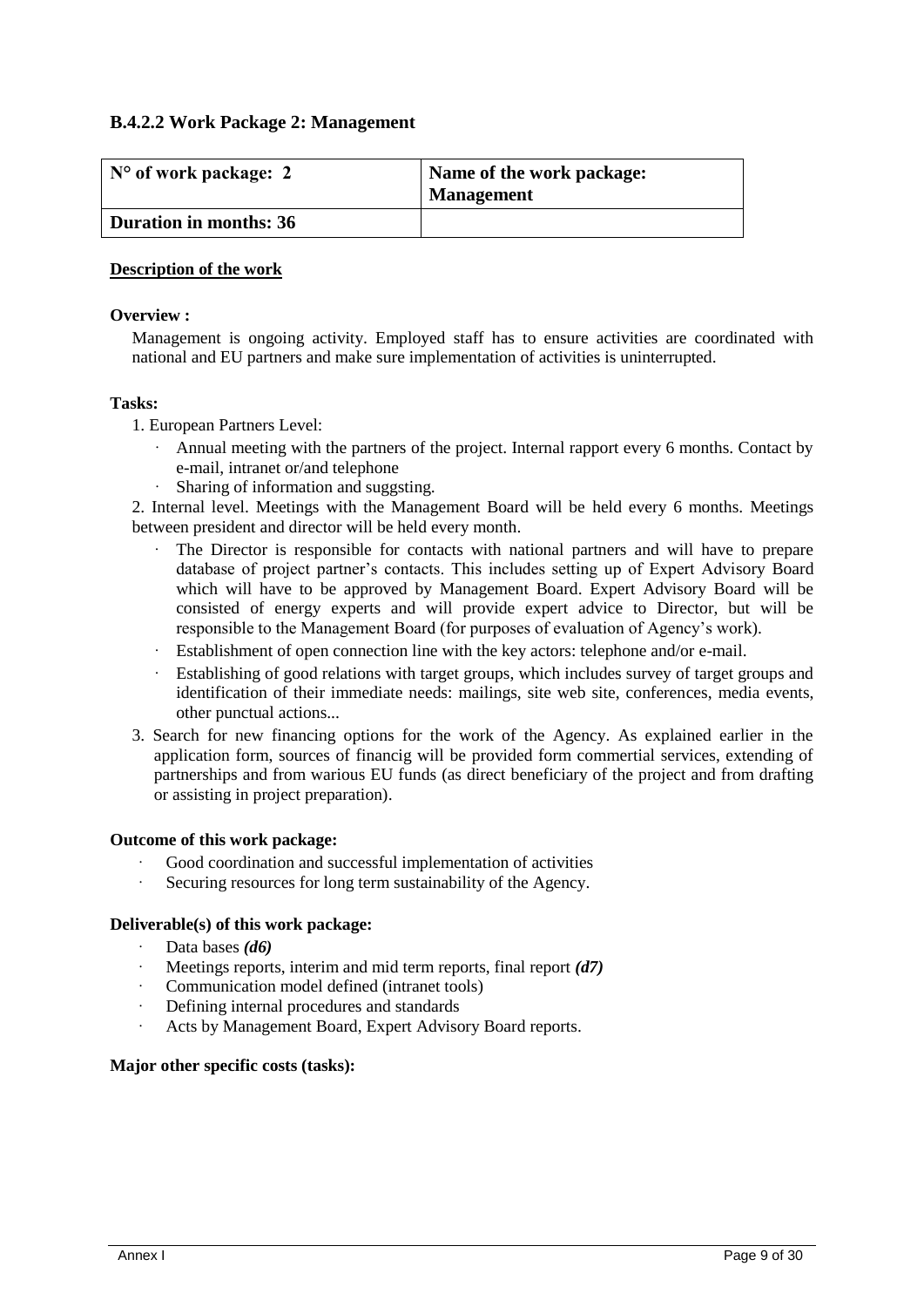# **B.4.2.3 Work Package 3: Energy planning**

| $\mathbb{N}^{\circ}$ of work package: 3 | Name of the work package: Energy<br>planning |  |  |  |  |  |  |
|-----------------------------------------|----------------------------------------------|--|--|--|--|--|--|
| <b>Duration in months: 12</b>           |                                              |  |  |  |  |  |  |

#### **Description of the work**

#### **Overview :**

This work package is focused on actions necessary to draft an Action Plan for energy management in Medjimurje County.

#### **Tasks:**

- 1. Collecting of the energy data in Medjimurje county
- 2. Prepare energy plan in cooperation with experts from universities and institutes
- 3. Prepare various (detailed) studies on specific topics like biomass, thermal water, wind
- 4. Prepare energy planning projections with and without energy saving, at middle and long term plan
- 5. Identifying key County indicators
- 6. Prepare action plan
- 7. Preparing obtained information and defined action plan for publication and dissemination of information to general public.

#### **Outcome of this work package:**

Direct outcome of this work package is information on situation in energy field of Medjimurje County that will enable more structured approach of local policy to energy issues and enable decision making process to be based on realistic information gathered by competent staff and experts. In longer term developed energy planning tools will be used as monitoring and evaluation tools, while specific results will be measurable thus enabling identification of needs and accordingly identification of necessary activities.

#### **Deliverable(s) of this work package:**

- · Survey *(d8)*
- · Energy balance of Medjimurje County
- · Internal Reports
- · Energy plan *(d9)*
- · Action plan prepared *(d10)*
- · Printed materials disseminated and public informed (flyers, serials, and web page site updated) *(d11)*
- · DVD promotion and information materials *(d12)*
- · Detailed data and information about energy sources and use of energy in Medjimurje County
- · Collected all plans, strategies and projects on renewable energy sources in Medjimurje
- · Internal reports
- Studies, projections, action plan
- Promotional and educational material, web site updated.

#### **Major other specific costs (tasks and foreseen amount):**

#### **Major subcontracts (tasks and foreseen amount, and name of organisation where available):**

Organisation and coordination of preparation of energy plan for Medjimurje County will be responsibility of newly established energy agency Medjimurje, however experts in specific areas will have to be subcontracted in order to ensure highest possible quality of the Plan. The Energy Plan for Medjimurje will have to cover areas such as energy efficiency of buildings, optimisation of public transport and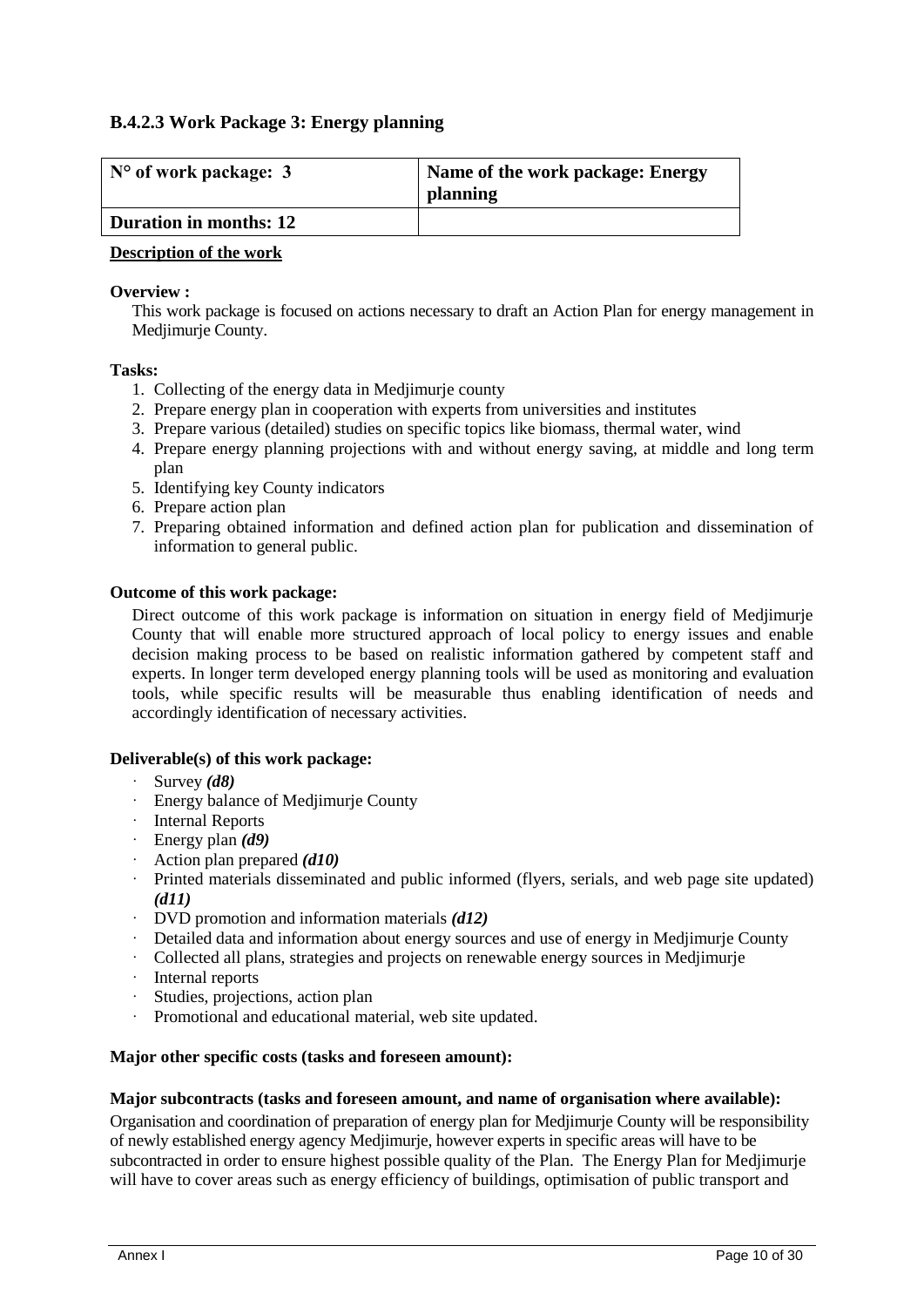renewable sources of energy. Therefore several subcontracts will have to be awarded. Subcontracts can be awarded to number experts from institutions such as Energy Institute Hrvoje Požar, Faculties ...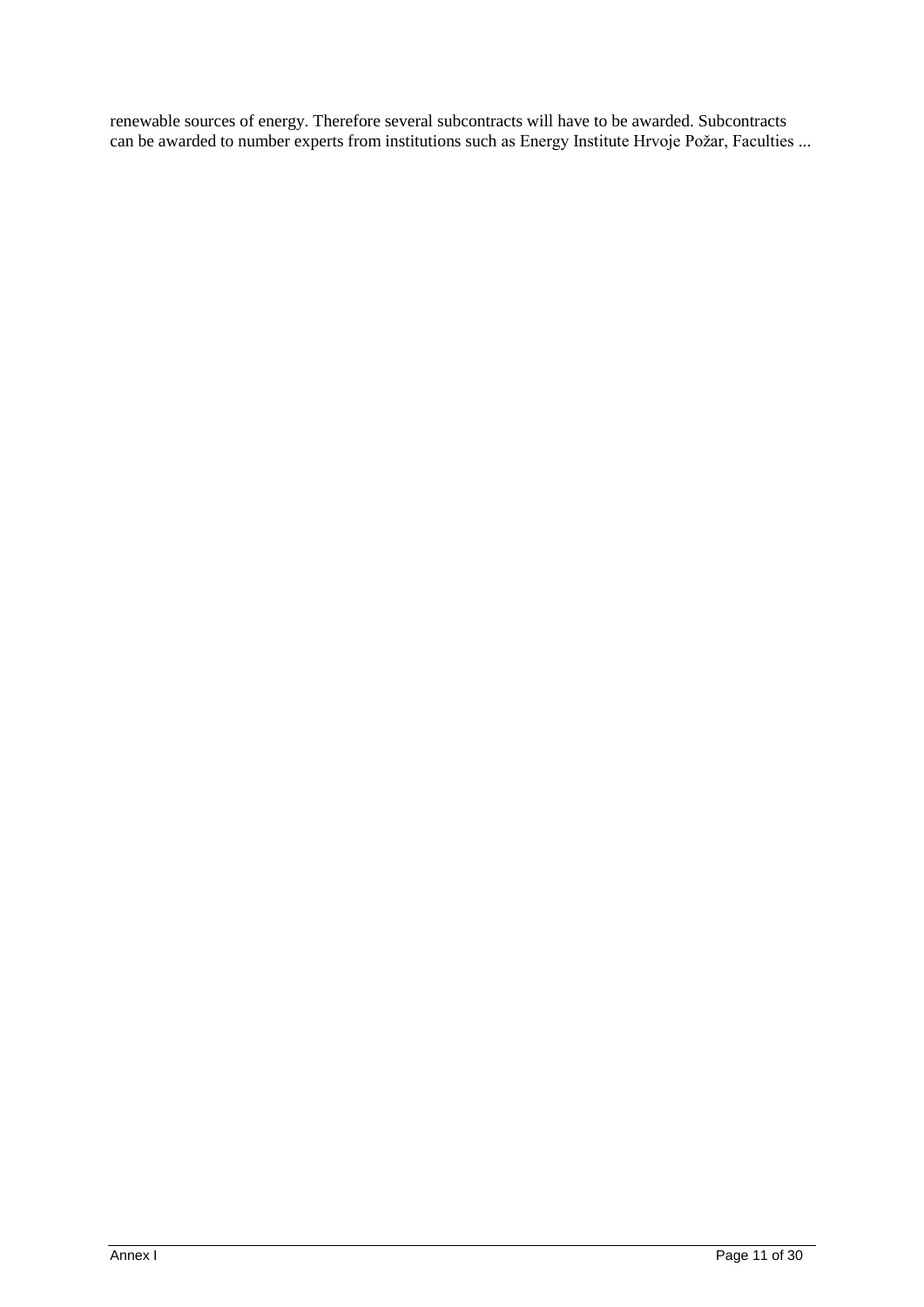# **B.4.2.4 Work Package 4: Sector activities**

| $\vert$ N° of work package: 4 | Name of the work package: Sector<br>activities |
|-------------------------------|------------------------------------------------|
| Duration in months: 31        |                                                |
|                               |                                                |

#### **Description of the work**

#### **Overview:**

Promotion of renewable energies and energy efficiency in the different sector of activities: private (housing, industry, transport, commercial...) and public (schools, public buildings, urbanism, public transport...). Partner cities will provide necessary information related to potential projects (e.g. energy efficiency). Agency work will focus on following groups of activities in scope of this work package:

- · to promote use of renewable energies (especially biomass and geothermal) in all relevant sectors (especially industry and SME, agriculture, municipalities…),
- · to promote energy efficiency (for individual houses, industry and SME, public buildings…) and assist interested parties from industry, SME's, private and public sectors
- promote more efficient use of energy in transport.

#### **Tasks:**

- 1. to promote and rise awareness about:
	- a. energy efficiency,
	- b. use of renewable energies, with focus on geothermal, biomass and wind prower
	- c. more efficient use of energy in transport
- 2. to draft a detailed Action plan for each sector defining activies for following year. This Action plan will be along with the Energy plan but will be focused on specific projects and activities in the sector it adresses.
- 3. to conduct planned activities in line with adopted Action plan.

#### **Outcome of this work package:**

· awareness of the citizens and other sectors about RUE and RES,

- $5\%$  reduced CO<sub>2</sub> emissions to the atmosphere in period of  $5$  years period
- · 10 % reduced energy consumption in three years period,
- · 10 % higher energy efficiency of public buildings in 5 years period,
- greater incentives from public budget to incorporate energy efficiency into public, private and business operations,
- · strengthen the competitiveness of the economic sector by increased new energy related technologies transfer for 10% in three years period
- initiated 3 pilot projects related to energy efficiency of public buildings
- network building and meetings/contacts
- in transport sector: improvement of air quality through reduction of  $CO2$  emissions (5 %), less noise impact, less energy consumption and awareness rising.

#### **Deliverable(s) of this work package:**

- Awarenes about energy and renewable sources raised (d13),
- CO2 emissions reduced (d14),
- energy consumption reduced  $(d15)$ ,
- energy effciency improved  $(d16)$ ,
- $\cdot$  transfer of technology improved (d17),
- seminars for SME's (d18),
- seminars for public institutions (d19),
- elaboration of sectoral action plans (d20).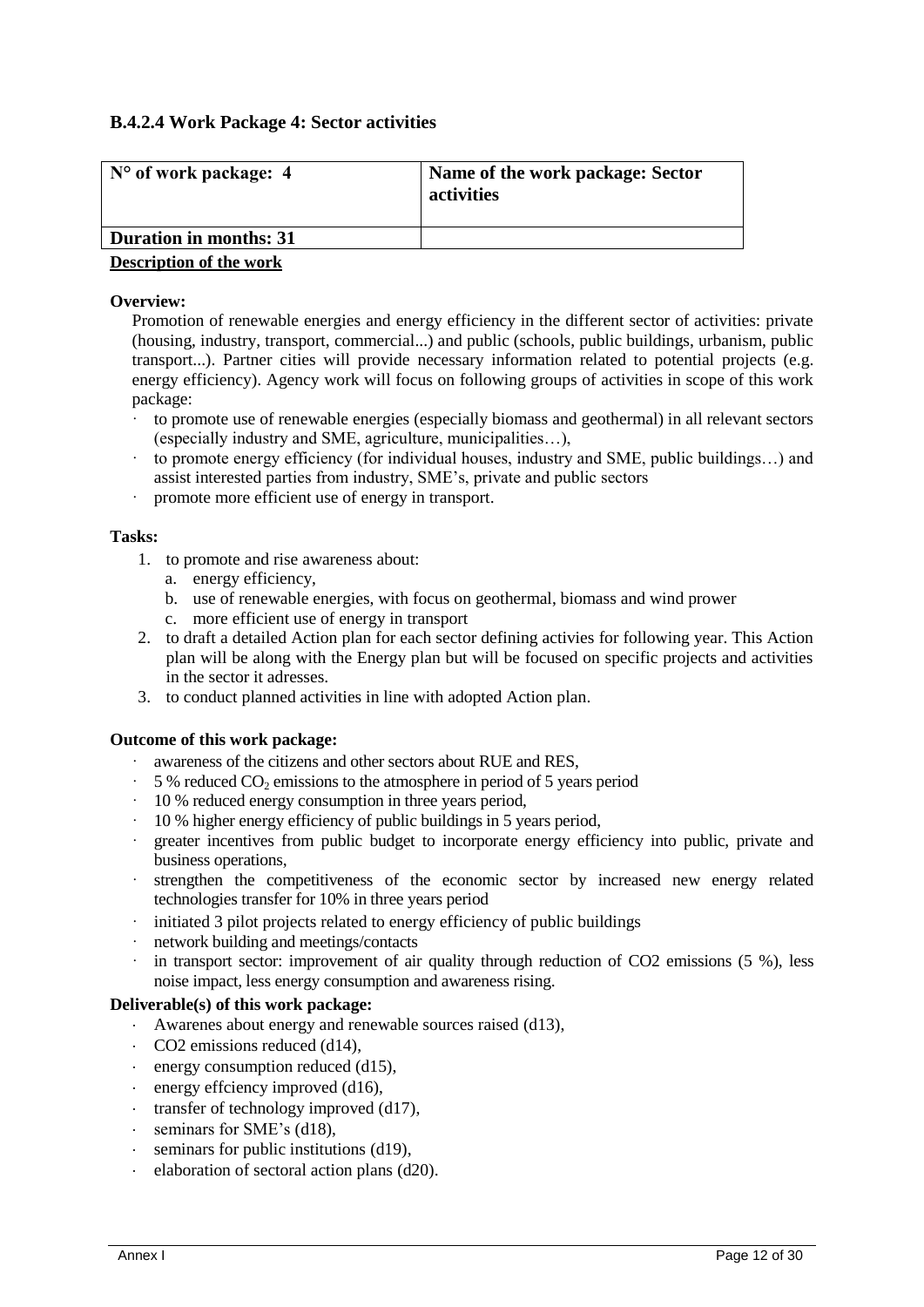#### **Major subcontracts (tasks and foreseen amount, and name of organisation where available):**

Planned seminars will be organised and conducted by the Agency staff. Experts will be involved in order to ensure highest quality and relevance of provided information. Several subcontracts will be awarded to experts for SME's training and also for public services and municipalities in the region, based on best value for money principle. Trainings will be focused on general issues and benefits general public (people and institutions) and private sector can gain with implementation of optimal energy management. Contracts will be awarded on basis of best offer. Agency is responsible for overall coordination and organisation.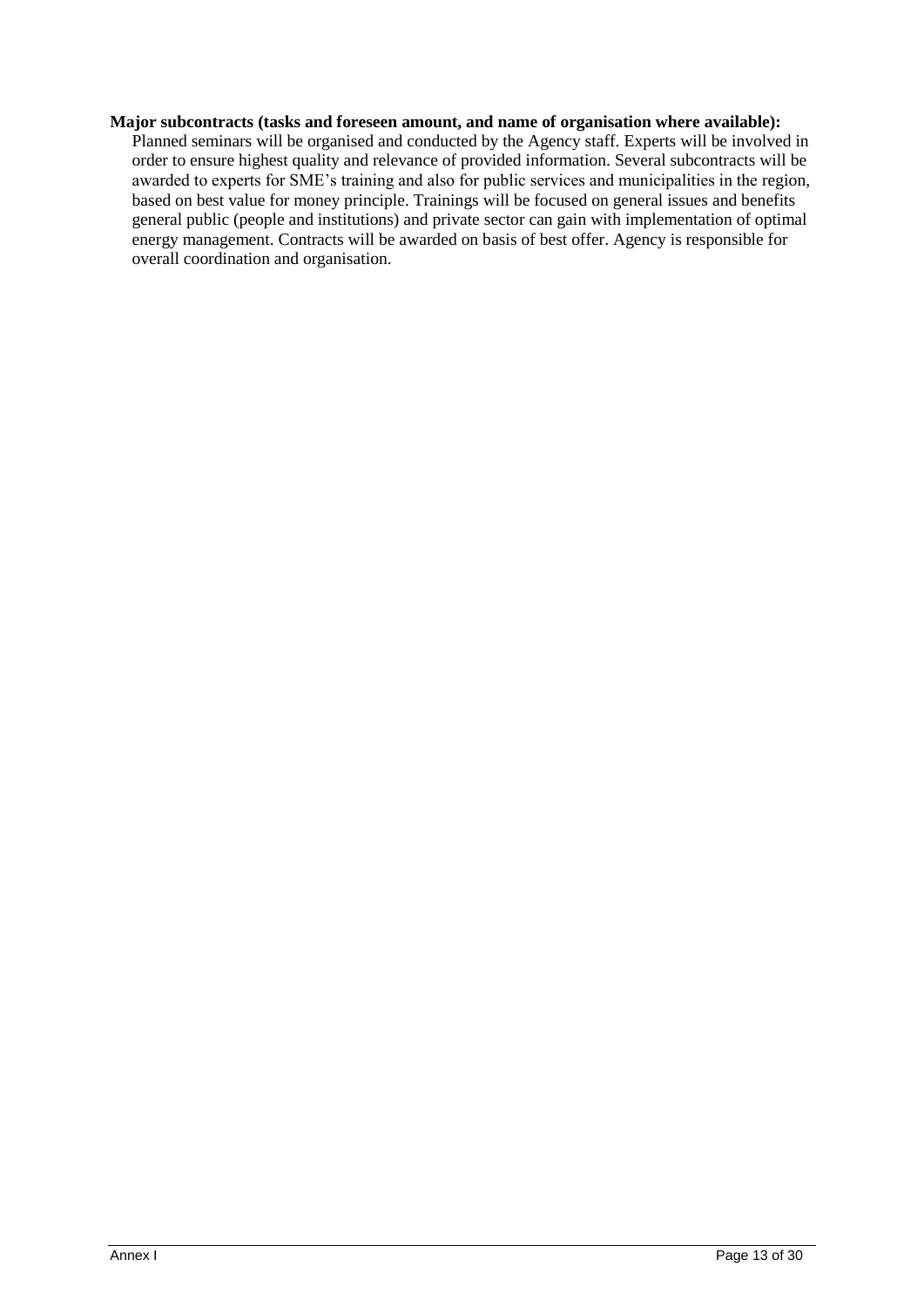# **B.4.2.5 Work Package 5: Horizontal activities**

| $\vert$ N° of work package: 5 | Name of the work package:<br><b>Horizontal activities</b> |
|-------------------------------|-----------------------------------------------------------|
|                               |                                                           |

#### **Description of the work**

#### **Overview:**

One of most important tasks of the Agency is to provide accurate and up-to-date information to public and private entrepreneurs who are interested in energy efficiency and renewable energy sources. In order to provide good information in a structured manner quality services needs to be designed. Local and regional governments are going to support the process by providing all necessary information related top energy. Once services are designed, local and regional partners will promote services of the Agency to thier partners and business sector.

#### **Tasks:**

- 1. To design services for SME's and public sector, including energy evaluation of public buildings, private housing and SME's production facilities
- 2. Training of Agency staff related to energy legislation and delivering information to the interested private and public parties.
- 3. Trainings and seminars for energy certification officers/experts
- 4. Organisation of training events and technical meetings (policy seminars, project approach and sources of financing seminars, for instance: how to save through energy efficiency seminars).

#### **Outcome of this work package:**

- Data base of the visitors most improtant are SME's and companies dealing with energy issues, but also private persons with interest in energy.
- Solving of the doubts and clarifications informing general public about services and opportunities

Training of key actors – at least 5 people will be trained to provide with services to SME's, public and private sector

- Public will be better informed about services Agency provides incresing interest in energy related issues – 60 entreprises and 100 private persons assisted with advice or more specific serivces (project preparation, identification of sources of financing, elaboration of needs or analysis)
- Increased number of energy related projects implemented in the region by 20 per cent.
- 15 % increase in implemented RES projects
- transfer of technology increased by 10 %.

#### **Deliverable(s) of this work package:**

- · Guidelines for services (d21),
- · Brochures (d22),
- · No. of SME's and citizens assisted (d23, d24),
- · Trainings (d25) and seminars (d26)
- · No. of energy related projects increased (d27)
- RES projects incresed (d28).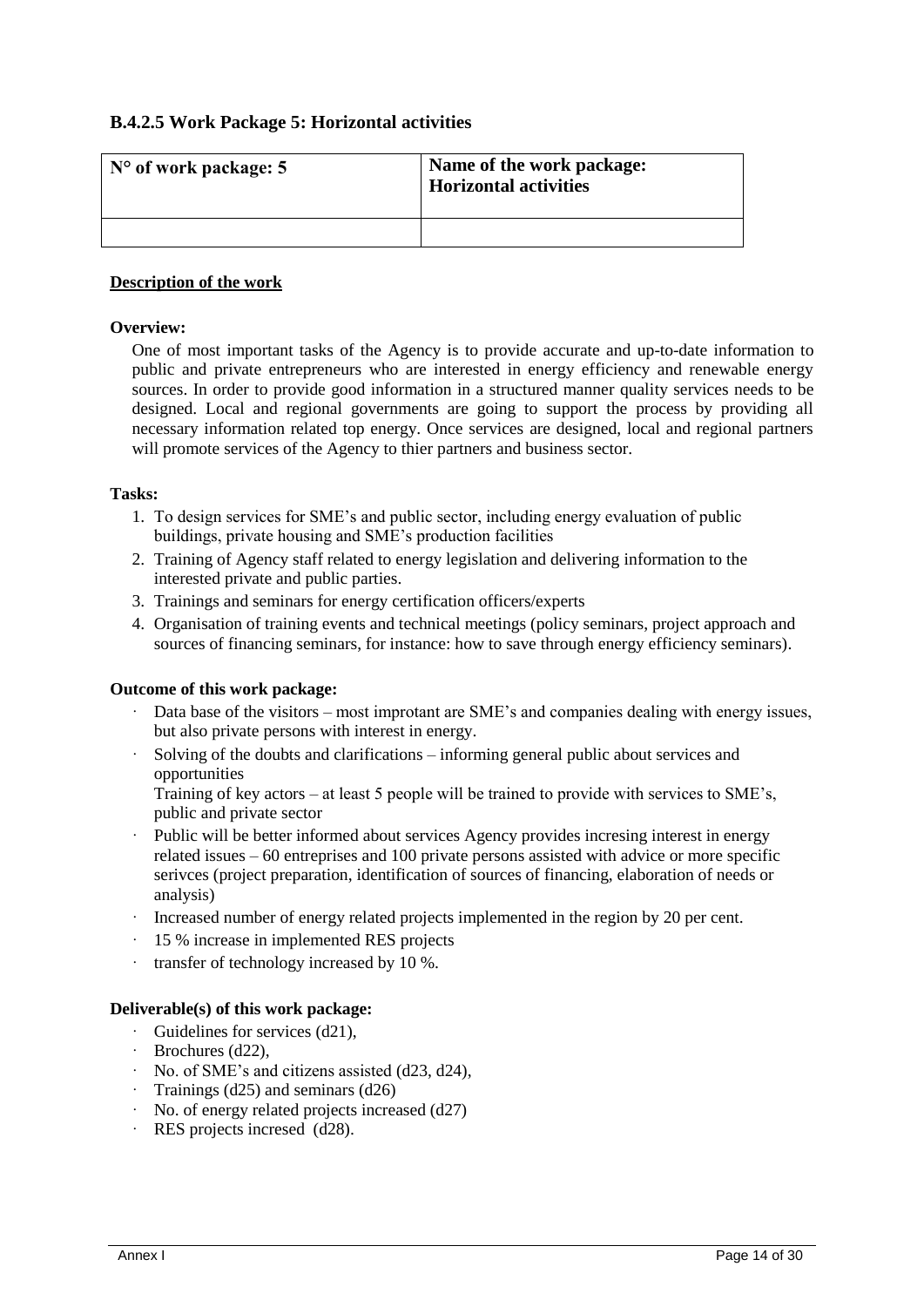#### **Major subcontracts (tasks and name of organisation where available):**

Specific activities related to best management practices, drafting of adequate methodology for providing of services will be developed in close collaboration with subcontracted experts that have adequate knowledge and experience and management of LEA's and services design. Subcontract will be awarded according to best offer according the needs of the agency. Considering number of similar LEA's that are operating in the region there will be number of candidates where our Tutor agency has already send us the offer. There are other Austrian and Slovenian agencies with established practices and good record which are willing to cooperate and are in relative proximity (within 2 hours drive by car radius).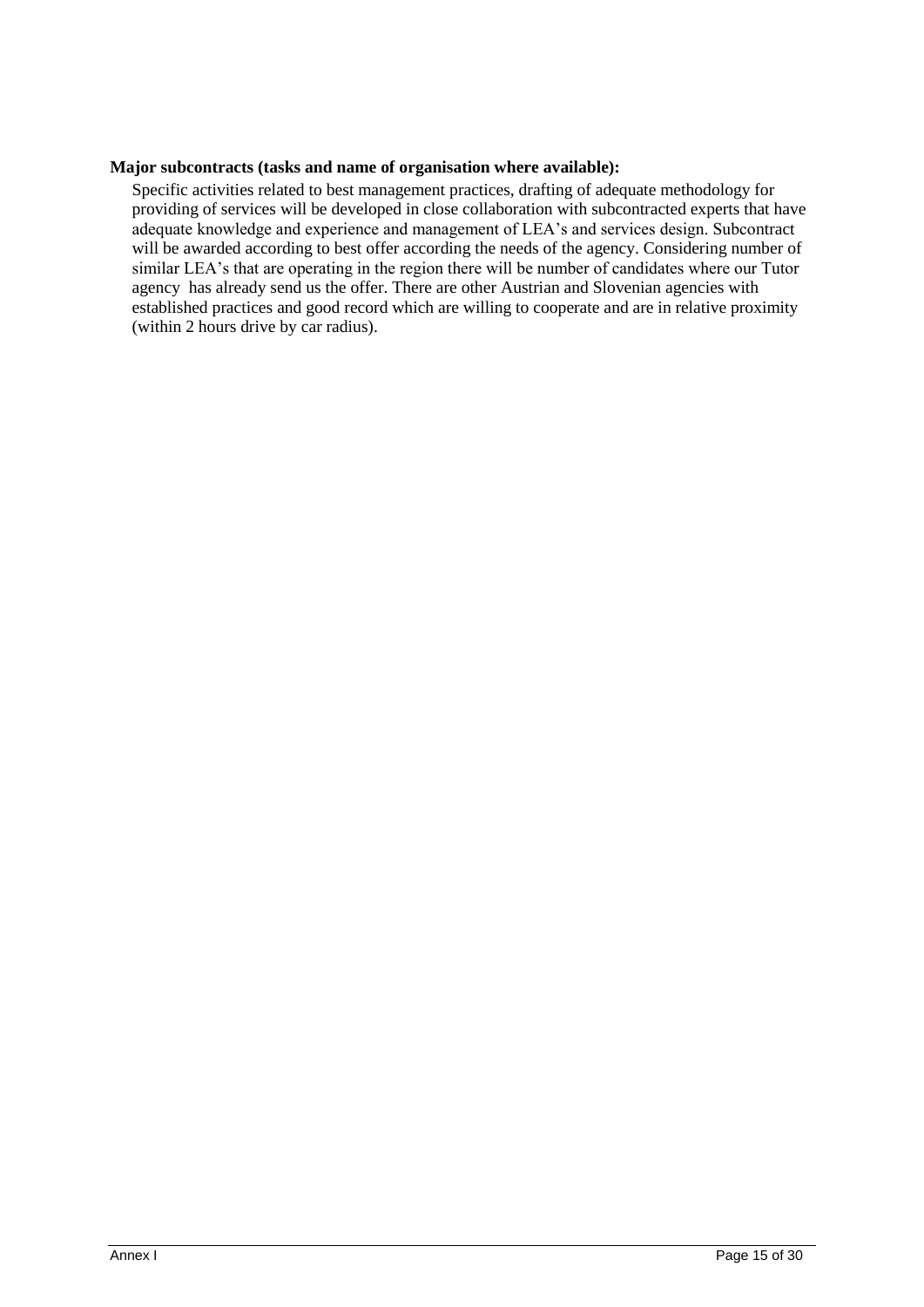# **B.4.2.6 Work Package 6: Communication and dissemination at local, regional, and national levels**

| $\vert$ N° of work package: 6 | Name of the work package:     |
|-------------------------------|-------------------------------|
|                               | <b>Communication and</b>      |
|                               | dissemination at local,       |
|                               | regional, and national levels |
| Duration in months: 36        |                               |

#### **Description of the work**

#### **Overview:**

Most of dissemination of information activities will be performed on the local level (Medjimurje County, partner cities will be involved in all public events and dissemination activities), but activities include regional and national level promotion events.

#### **Tasks:**

- 1. To make Public relation plan, with detailed PR activities and description of means, media and level of dissemination of information
- 2. Promoting the services of the agency and goals/purpose of the Agency considering number of promotion materials already foreseen through other working packages (for instance WP 5 includes promotion of services), this materials will be published after mid-term evaluation of results (performed by external evaluator – LEA Pomurje) and will present results achieved by that period (d24). Booklets will be published at the and of the project with summary of all activities and main results achieved (d25).
- 3. Dissemination of information about rational use of energy (RUE) and renewable energy sources in Medjimurje County, based on sectors described in WP 4. There is a lot of potential in business sector which can reduce energy expenditures and reinvest in business. Public sector ownes a lot of old and energy unefficient buildings which could achieve significant savings in the long run. They are main target group for this activity, but also private sector will not be neglected.
- 4. Events organization and participation (training seminars, campaign of information, participation to fairs, demonstrations of specific technologies, promotion of eco driving techniques etc.). Main target group for this activity are companies and people directly involved in these specific sectors. For instance, specific technologies related to intelligent houses can be performed by Končar and targeted groups will be general public and entire construction sector in the County of Medjimurje. In scope of MESAP (Entrepreneurial Fair of Medjimurje) which has regional character, technologies and best practices can be presented to public and business sector.
- 5. Organize cooperation and network activities
- 6. Measuring the success of undertaken activities
- 7. Energy week. Organizing different events in order to promote energy efficiency.

#### **Outcome of this work package:**

- $\cdot$  Higher awareness about work, goals and purpose of the Agency 30% of population of the County of Medjimurje aware of existance of LEA Medjimurje
- · Better understanding of RES and RUE issues and policy measures, Agency activities and possibilities for economy – 30% of population of Medjimurje understands goals and function of LEA Medjimurje
- · Awareness on national level about existance and activities of the Agency will increase by 30 %
- · Created networks and cooperation between local authorities, institutions and entrepreneurs with regional, national and international organisations and experts increased by 30%.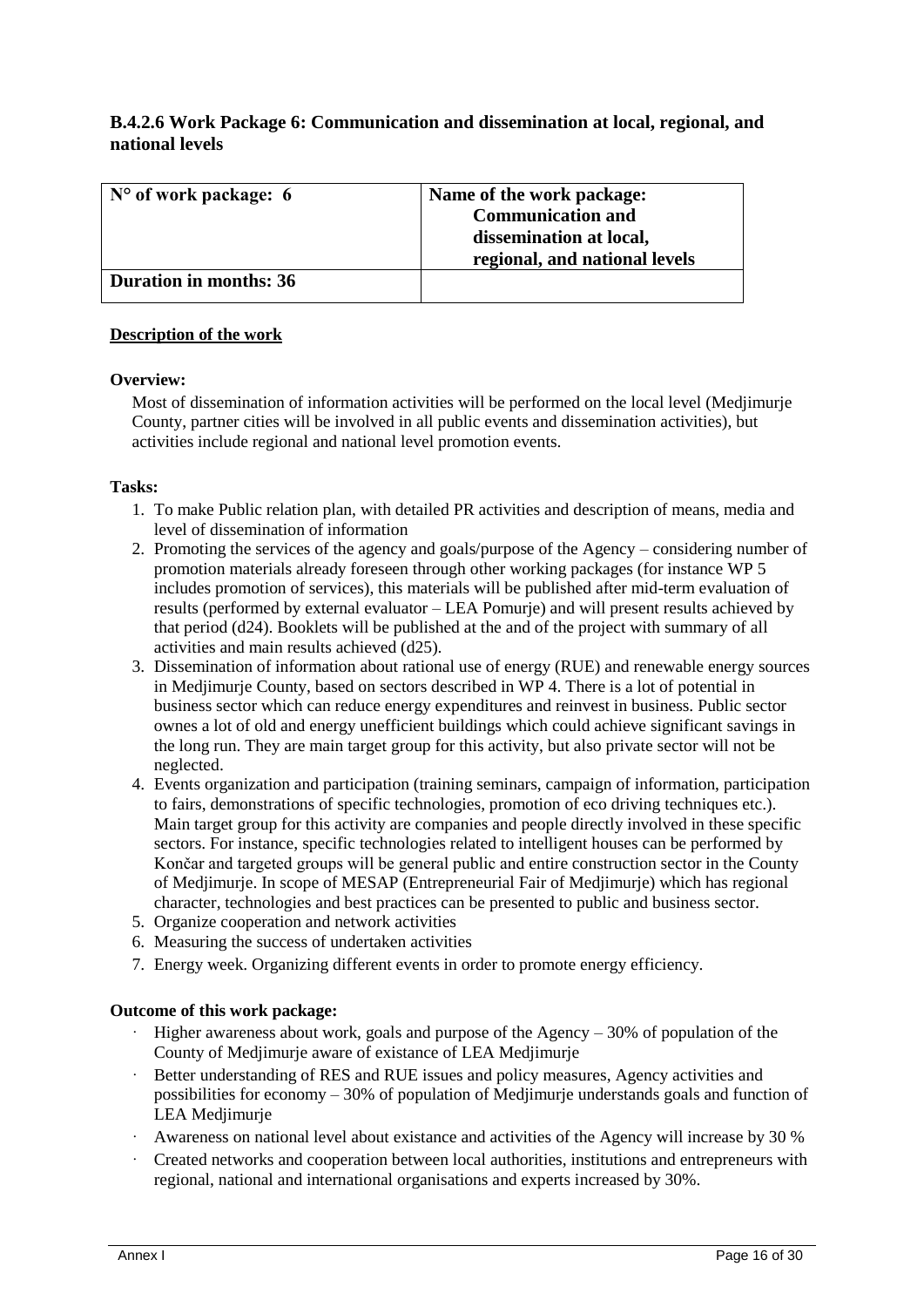# **Deliverable(s) of this work package:**

- · PR plan *(d29)*,
- · DVD materials *(d30)*
- · brochures *(d31)*, booklets *(d32)*
- · awareness about LEA Medjimurje purpose and goals raised (d33)
- · Seminars *(d34)*,
- · workshops and trainings *(d35)*,
- · Energy Week public events (demonstrations, competitions in eco innovations for youth) **(d36).**

# **Major other specific costs (tasks):**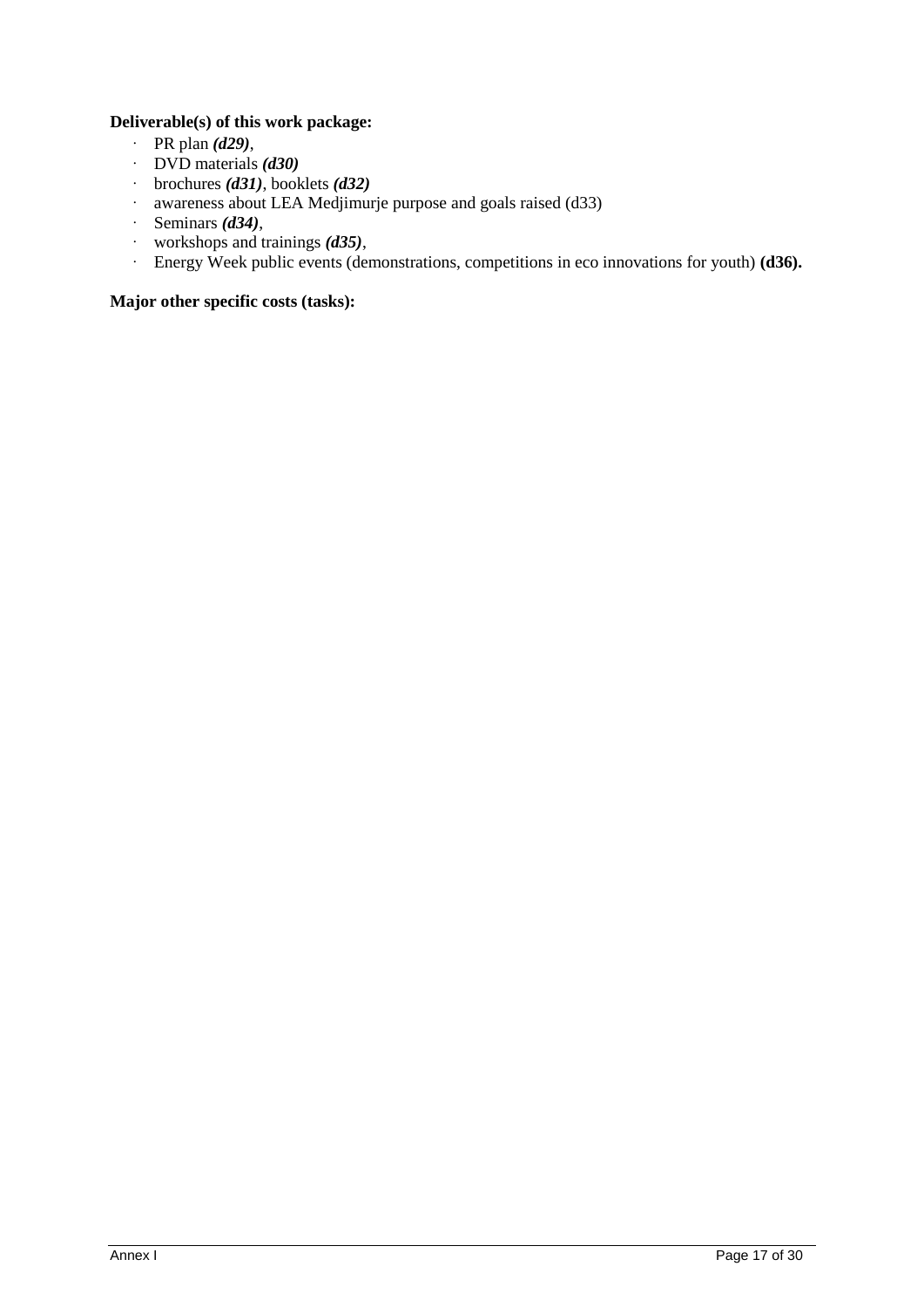# **B.4.2.7 Work Package 7: Capacity building through European cooperation**

| $N^{\circ}$ of work package: 7 | Name of the work package: Capacity<br>building through European co-operation |  |  |  |  |  |
|--------------------------------|------------------------------------------------------------------------------|--|--|--|--|--|
| <b>Duration in months: 36</b>  |                                                                              |  |  |  |  |  |

#### **Description of the work**

#### **Overview:**

Work of the agency will be improved and expertise of agency staff strengthened through number of transfer of knowledge and best practices activities.

#### **Tasks:**

#### Kick-off meetings:

The kick-off meeting will take place in Lleida (co-ordinator of the project), Montpellier and Čakovec. Partners of the European consortium will meet with the following objectives:

- Establishment of a trans-national strategy, objectives and organisation of the European cooperation
- Establishment of a trans-national schedule (joint events, EU projects, ...)

#### Annual consortium meetings:

Members of the European consortium will meet at least once a year with the following objectives:

- Sharing information and experience and the results of successful projects
- Presenting a report on the activities and projects carried out by each agency
- Presenting the progress report on Agency work programmes
- Evaluating the possibility of joint involvement in other European programmes.

End of EC agreement meeting. Consortium Agencies will present a global review of the 3-year work programme and will present the future actions for their agency (funding, new work programmes, changes in membership, staff changes, new activities…). Members of the consortium will also establish a new international work programme in order to establish a long term framework for this partnership. This special international conference will be open to everybody.

#### Punctual (short term) staff / trainee exchange:

to help cement the partnership and to effectively provide a mechanism for enhanced technology transfer and training. However, to make this possibility absolutely clear, the staff exchanges will be organized only in a case of a very large and significant project. An opportunity far more realistic is that the agency will organize short term exchanges of their younger staff (graduate students and like).

#### Network initiations:

- · The annual consortium meeting in Medjimurje (Croatia) could be the occasion for inviting other East European agencies and sharing the experiences and know-how of both members of the consortium. We propose, if this could be possible, to associate every partner's mentor agency, to this meeting, in order to share their great experience with other East European agencies.
- Catalyzing and nurturing networks linking academic/school groups, technicians, experts, communities or industry groups within the three participant municipalities, and sub-regions in Spain, Croatia and France.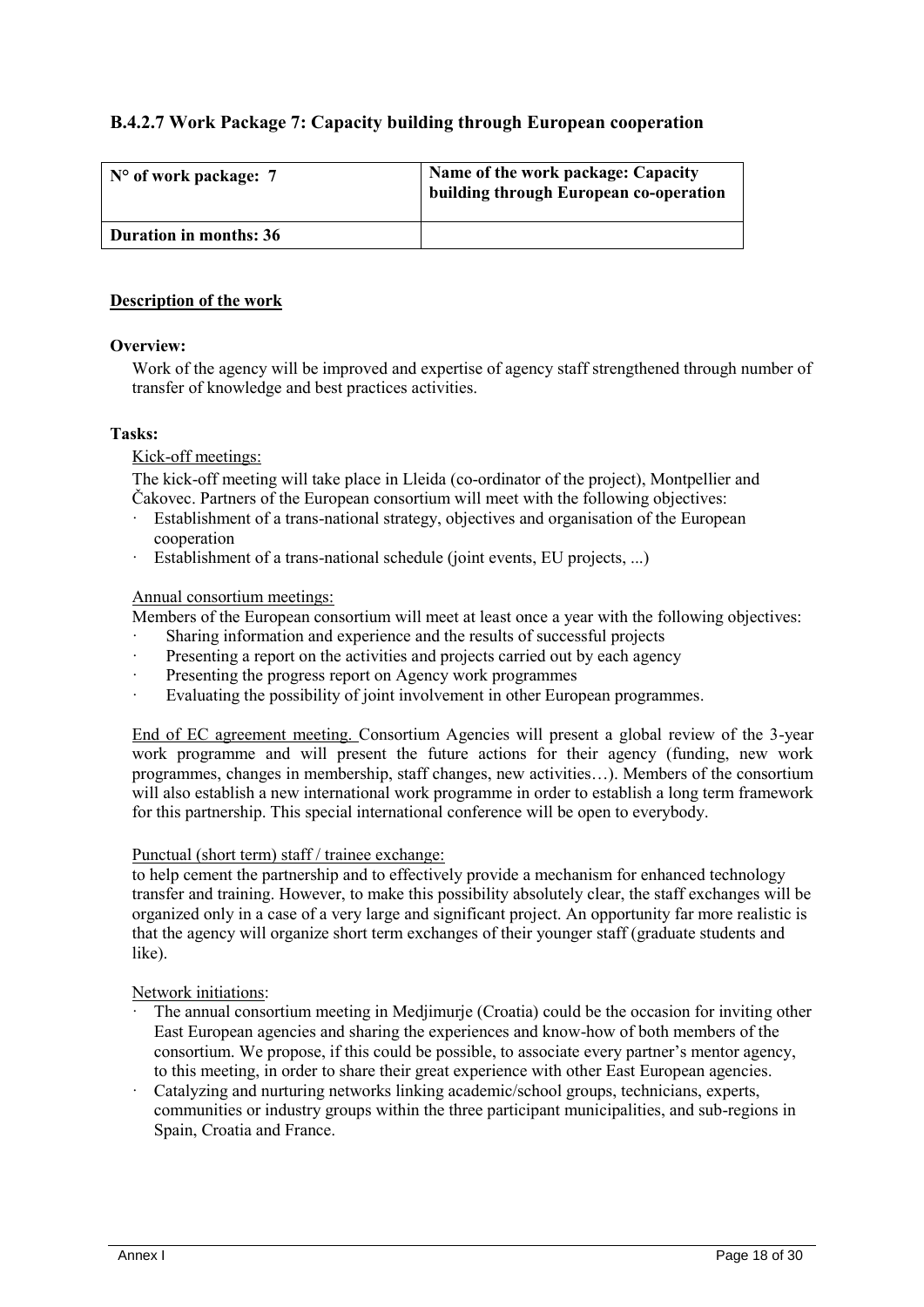#### Information management and dissemination:

Use of common systems, methodologies and in particular a combined approach to using the web (providing an interactive portal for reaching the individual citizen, company or community). In addition, naturally, the web page will be used to maintain a fluid and constant communication among the partners. It will help to exchange the experience on energy programming and/or any other activity of importance. As such, it will serve to establish friendly relations between agencies.

#### Suport of the Montopellier's International conference

The agencies of Medjimurje and Lleida will support the Montopellier's International conference with their collaboration and the presentation the rapport of their activities.

#### Punctual collaboration on EU projects

The partners will also actively collaborate with the possible presentation of EU projects whether concerning Intelligent Energy, LIFE, Interreg and/or any other projects of possible interest for one, more or all three partners.

#### **Outcome of this work package:**

- · Good organisational structure and division of work
- · Broader cooperation and partnerships network
- Improving services and fostering generation and exchange of new ideas.

#### · **Deliverable(s) of this work package:**

- · Meetings, seminars, trainings with local authorities networking on local and national level *(d37)*
- · Travel (meeting energy agencies in EU) networking with EU energy related institutions *(d38)***.**

#### **Major other specific costs (tasks):**

#### **Major subcontracts (tasks and name of organisation where available):**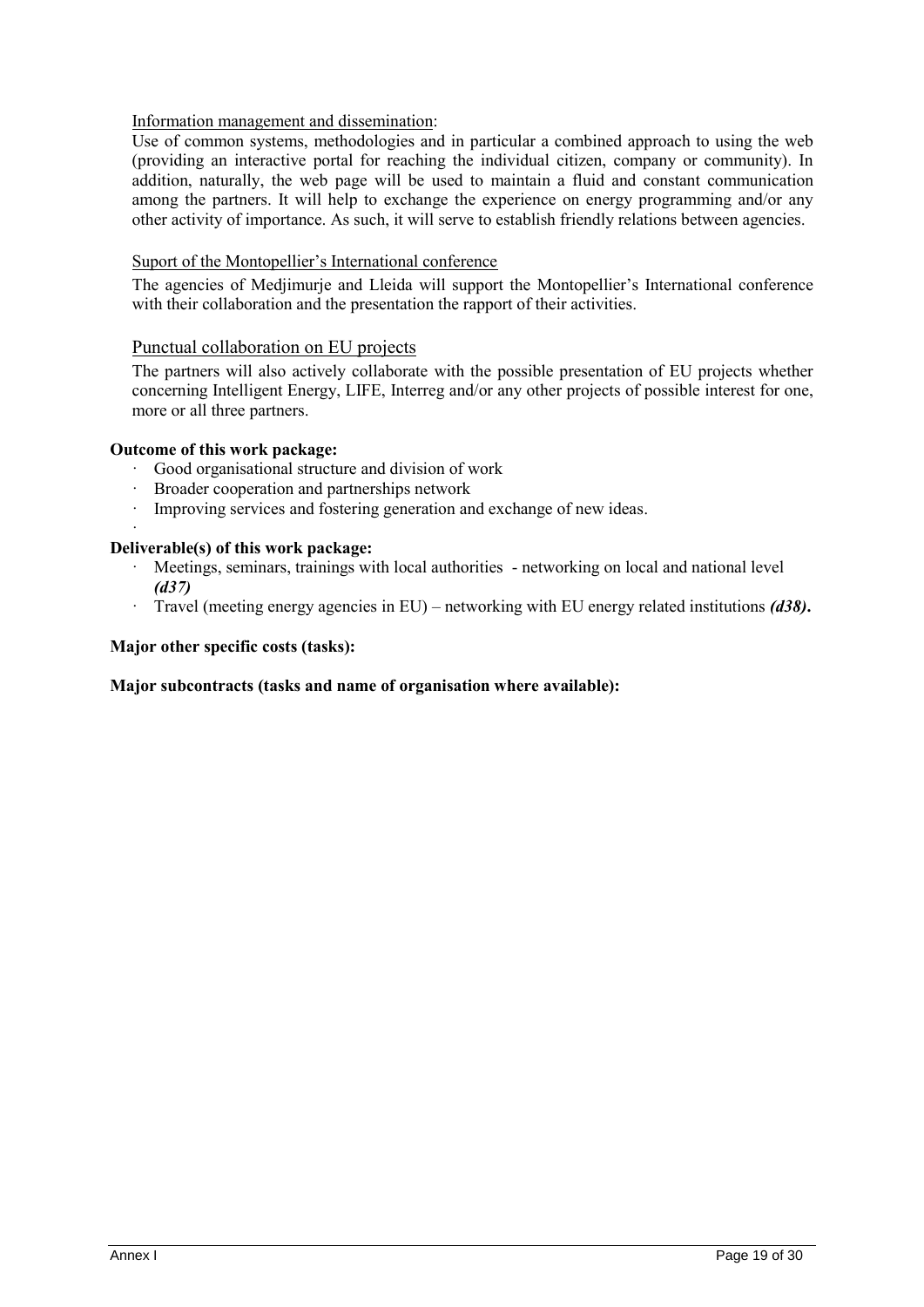# **B.4.2.8 Work Package 8: Common dissemination activities**

| $\vert$ N° of work package: 8 | Name of the work package: Common dissemination<br>activities |
|-------------------------------|--------------------------------------------------------------|
| <b>Duration in months: 36</b> |                                                              |

#### **Description of the work**

The work package covers resources to contribute, upon written request by the IEEA to common dissemination activities shared by the IEE projects in order to increase synergies amongst the projects and visibility of the project results.

- Task 1: Contribution to the development of online information systems under IEEA management (e.g. project fact sheets, reports, slides, electronic deliverables, images) in the quality and form specified
- Task 2: Participation and/or contribution, to information and dissemination events (contractors' workshops, conferences, briefing days, exhibitions, etc.) related to Intelligent Energy – Europe or other relevant EU programmes or actions
- Task 3: Contribution to the preparation of common presentation material related to IEE actions, like the "Intelligent Energy News" newsletter and other printable or audiovisual media developed by the IEEA.

#### **Outcome of this work package:**

- · Delivering of contributions to the online information systems and web-sites
- · Participation in information and dissemination events, such as contractors' workshops, conferences
- · Delivery of common presentation material and media tools.

#### **Deliverable(s) of this work package:**

- Inputs to the IEEA's online information systems and web-site, (e.g. project fact sheets, reports, slides, electronic deliverables, images and regular up-dates thereof) in the quality and form specified
- · Project presentations and background material presented at information and dissemination events including feedback analysis thereof
- Inputs to common presentation material related to IEE actions, such as articles for newsletters, posters, interviews, visuals

#### **Other specific costs (tasks):**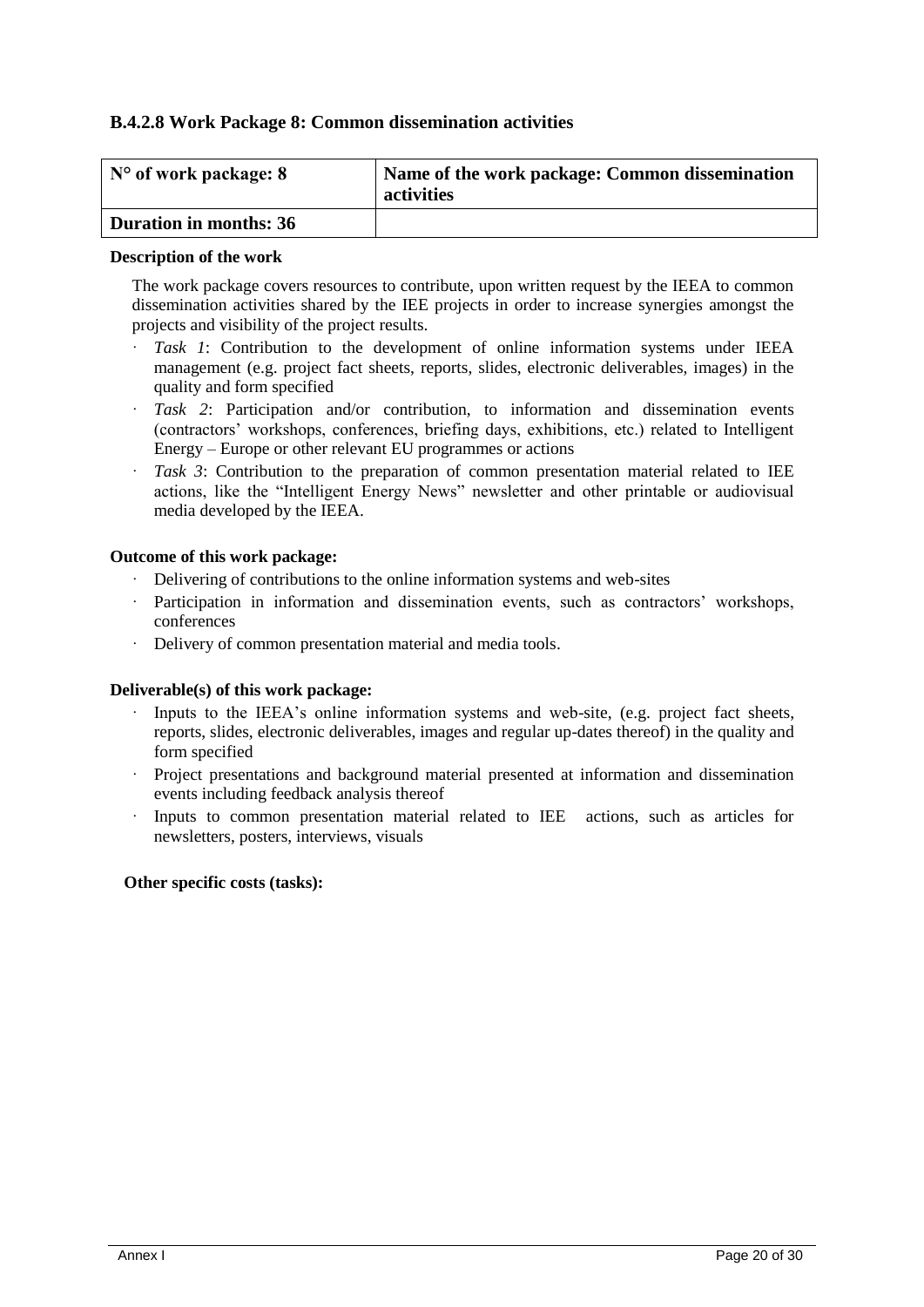# **B.4.3 Schedule B.4.3.1 Schedule for legal establishment of the Agency**

Please use landscape format to complete the schedule (B6.3.2) for the work packages which are described in section B6.2, and use the separate Table below for the **period for establishment of the Agency**. Please use only month E1, month E2, etc. in the Table below for the period of establishment of the Agency, and only month 1, month 2, etc in the schedule of the Agency work programme (no fixed dates such as Jan 08, Feb 08, etc. are to be used.).

#### **Work Package 1: Legal Establishment of the Agency**

| Work package / Duration of     | E1 | E2 | E3 | E4 | E <sub>5</sub> | E <sub>6</sub> |
|--------------------------------|----|----|----|----|----------------|----------------|
| the establishment phase        |    |    |    |    |                |                |
| (months)                       |    |    |    |    |                |                |
| Work Package 1                 |    |    |    |    |                |                |
| Statute of new legal entity    |    |    |    |    |                |                |
| Set up Management Board        |    |    |    |    |                |                |
| <b>Recruitment of Director</b> |    |    |    |    |                |                |
| Install in suitable premises   |    |    |    |    |                |                |
| Funding secured                |    |    |    |    |                |                |
| Bank account opened            |    |    |    |    |                |                |

B.4.3. Schedule of Agency Work Programme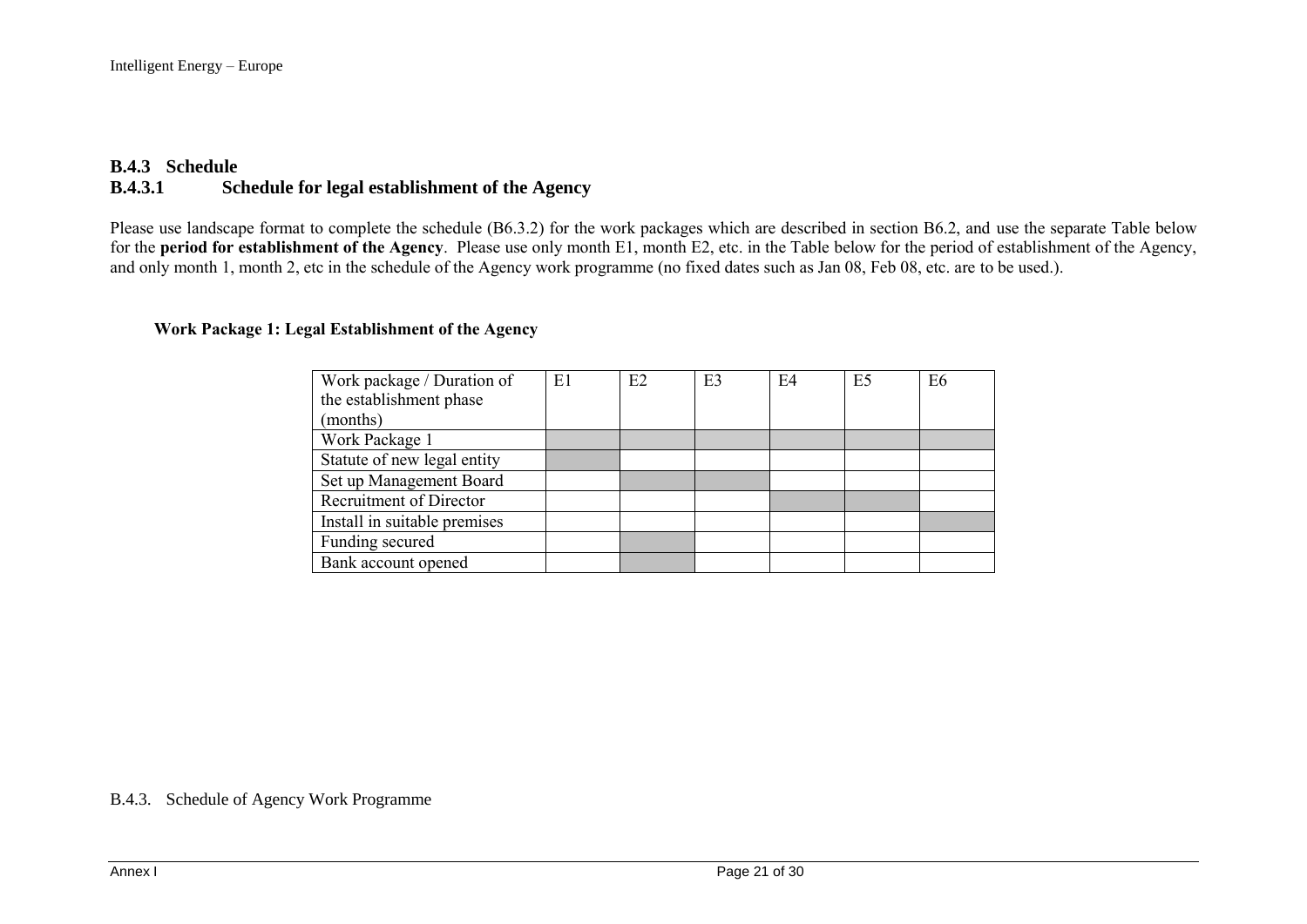| Work package / Duration of<br>the project (in months)                                          |              | ∸ | $\overline{3}$ | 5 | 6 |         | 8 | 9 | 10 | 11 | 12 | 13 | 14 | 15 | 16           | 17 | 18 | 19 | 20 | 21 | 22 | 23 | 24 | 25 | 26 | 27           | 28     | 29 | 30 | 31 | 32 | 33 | 34 | 35           | 36    |
|------------------------------------------------------------------------------------------------|--------------|---|----------------|---|---|---------|---|---|----|----|----|----|----|----|--------------|----|----|----|----|----|----|----|----|----|----|--------------|--------|----|----|----|----|----|----|--------------|-------|
| Work package 2:<br>Management                                                                  |              |   |                |   |   |         |   |   |    |    |    |    |    |    |              |    |    |    |    |    |    |    |    |    |    |              |        |    |    |    |    |    |    |              |       |
| Work package 3: Energy<br>planning                                                             |              |   |                |   |   |         |   |   |    |    |    |    |    |    |              |    |    |    |    |    |    |    |    |    |    |              |        |    |    |    |    |    |    |              |       |
| Work package 4: Sector<br>activities                                                           |              |   |                |   |   |         |   |   |    |    |    |    |    |    |              |    |    |    |    |    |    |    |    |    |    |              |        |    |    |    |    |    |    |              |       |
| Work package 5: Horizontal<br>activities                                                       |              |   |                |   |   |         |   |   |    |    |    |    |    |    |              |    |    |    |    |    |    |    |    |    |    |              |        |    |    |    |    |    |    |              |       |
| Work package 6:<br>Communication and<br>dissemination at local<br>regional and national levels |              |   |                |   |   |         |   |   |    |    |    |    |    |    |              |    |    |    |    |    |    |    |    |    |    |              |        |    |    |    |    |    |    |              |       |
| Work package 7: Capacity<br>building through European<br>cooperation                           |              |   |                |   |   |         |   |   |    |    |    |    |    |    |              |    |    |    |    |    |    |    |    |    |    |              |        |    |    |    |    |    |    |              |       |
| Work package 8: Common<br>dissemination activities                                             |              |   |                |   |   |         |   |   |    |    |    |    |    |    |              |    |    |    |    |    |    |    |    |    |    |              |        |    |    |    |    |    |    |              |       |
| Project meetings <sup>a</sup>                                                                  | $\mathbf{x}$ |   |                |   |   |         |   |   |    |    |    |    |    |    | $\mathbf{x}$ |    |    |    |    |    |    |    |    |    |    | $\mathbf{x}$ |        |    |    |    |    |    |    | $\mathbf{x}$ |       |
| Project reports to IEEA <sup>b</sup>                                                           |              |   |                |   |   | IC<br>R |   |   |    |    |    |    |    |    |              |    | IR |    |    |    |    |    |    |    |    |              | D<br>R |    |    |    |    |    |    |              | $FR*$ |

<sup>a</sup> It is recommended to hold regular project meetings. A kick-off meeting should preferably take place in the first month after the Agencies have been established, and a final meeting should also be foreseen.

<sup>b</sup> According to the model grant agreement the minimum number of reports to the IEEA is: 1 Inception Report (ICR within 6 months after the signature of the **Amendment N°1** to the Agreement), 1 interim report (IR – technical and financial, covering months 1 to 17), one technical progress report (PR – covering months 18 to 27) and 1 final report (FR – technical and financial, covering the whole 36months of the work programme). Please note that the periods to be covered by each report are specified in the grant agreement (Article I.6), and submission deadlines for all three kinds of reports are to be indicated in the time schedule. PR / IR / ICR must be submitted within 1 month after the end of the period. FR must be submitted at the latest 2 months after the end of the project duration.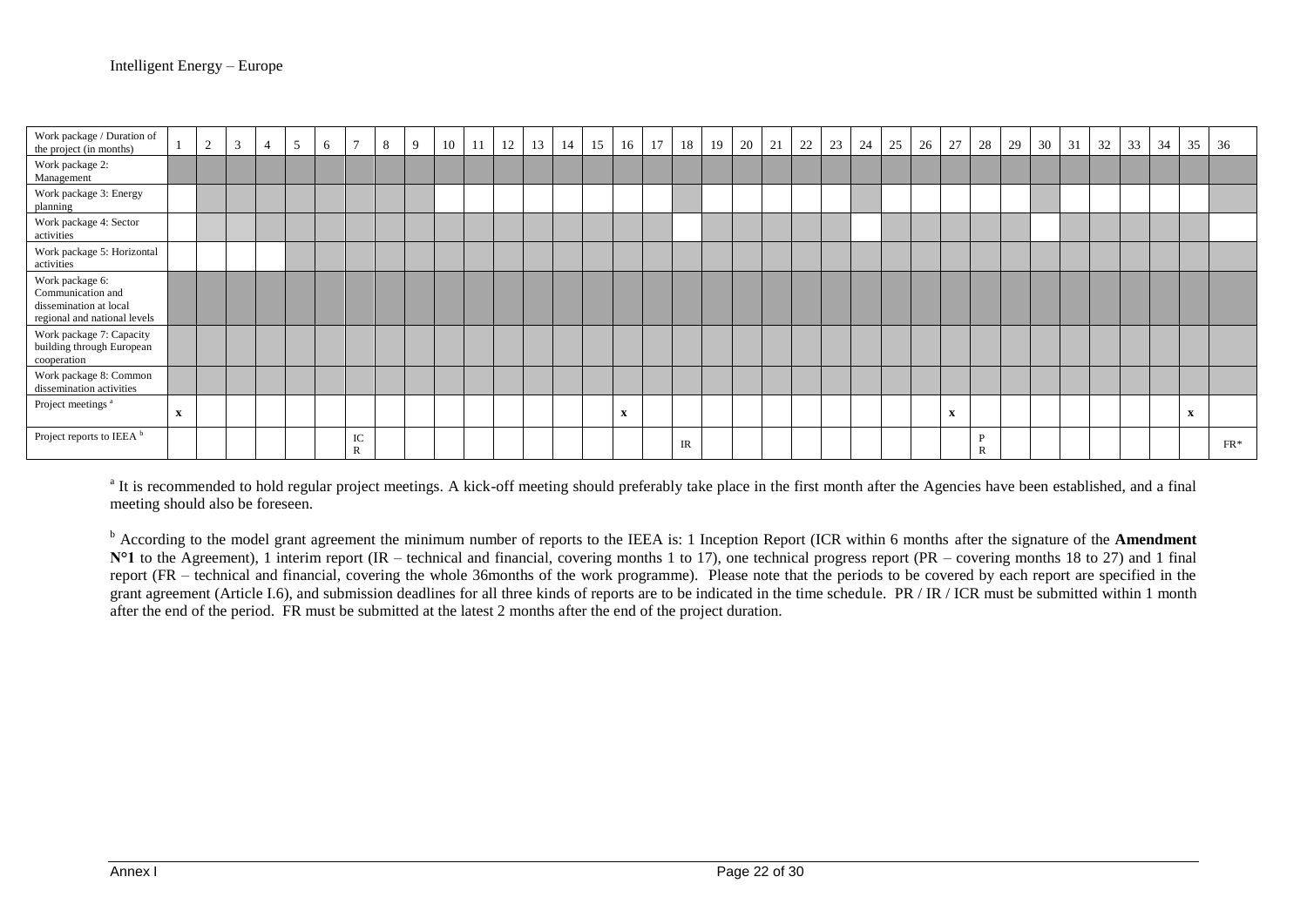# **B.4.4 Performance Indicators**

| Performance indicator                                                      | Quantification of success <sup>a</sup>                                                                                        | <b>Related work</b><br>package and/or<br>deliverable N° |  |  |  |  |
|----------------------------------------------------------------------------|-------------------------------------------------------------------------------------------------------------------------------|---------------------------------------------------------|--|--|--|--|
| <b>Newspaper articles</b>                                                  | 3-about the work and goals of the Agency                                                                                      | wp 1 / d3                                               |  |  |  |  |
| Presentations and promotion of the<br><b>Agency</b>                        | 40 relevant people present on the promotion event                                                                             | wp 1 / d4                                               |  |  |  |  |
| Data base of contacts                                                      | Initially 30 companies and all relevant contacts and<br>info sites related to energy institutions                             | wp2/d6                                                  |  |  |  |  |
| <b>Meetings with national partners</b>                                     | 36 working meetings with partners                                                                                             | wp2/d7                                                  |  |  |  |  |
| <b>Survey</b>                                                              | 1000 inhabitants and enterprises interwieved about<br>energy efficiency and savings                                           | wp3/d8                                                  |  |  |  |  |
| <b>Energy plan</b>                                                         | Plan drafted on basis of gathered data will identify<br>priority areas                                                        | wp3/d9                                                  |  |  |  |  |
| Action plan based on energy plan                                           | Activities planned based on Energy plan, action plan<br>will be used as basis for drafting of the budget.                     | wp3/d10                                                 |  |  |  |  |
| <b>Newspaper articles</b>                                                  | 6 articles that will explain identified needs to the<br>general public through media                                          | wp3                                                     |  |  |  |  |
| Awareness raised among citizens                                            | 10 % more citizens aware of "energy issues"                                                                                   | wp4/d13                                                 |  |  |  |  |
| <b>Reduction of CO2 emissions</b>                                          | By 5 %                                                                                                                        | Wp4/d14                                                 |  |  |  |  |
| <b>Reduced energy consumption</b>                                          | By 10 %                                                                                                                       | Wp4/d15                                                 |  |  |  |  |
| Improvement of energy efficiency of<br>buildings                           | By 10 %                                                                                                                       | Wp4/d16                                                 |  |  |  |  |
| <b>Improved tech transfer</b>                                              | By 10 %                                                                                                                       | Wp4/d17                                                 |  |  |  |  |
| <b>Seminars for SME - strengthening</b><br>the competitiveness of economic | 120 SME's attended 5 seminars                                                                                                 | wp4/d118                                                |  |  |  |  |
| sector                                                                     |                                                                                                                               |                                                         |  |  |  |  |
| Seminars for institutions - cutting<br>the red tape for energy projects    | 30 relevant local government experts attended 2<br>seminars                                                                   | wp4/d19                                                 |  |  |  |  |
| <b>Sectoral action plans</b>                                               | For each year activities and projects will be<br>elaborated through sectoral implementation plans                             | Wp4/d20                                                 |  |  |  |  |
| <b>Guidelines for services</b>                                             | Prepared document is going to facilitated<br>development and quality of services                                              | wp5/d21                                                 |  |  |  |  |
| Number of enterprises assisted                                             | 60 enterprises received support from the Agency                                                                               | wp5/23                                                  |  |  |  |  |
| <b>Number of citizens assisted</b>                                         | 100 citizens received advice from the Agency                                                                                  | wp5/d24                                                 |  |  |  |  |
| Trainings for energy experts/officers                                      | Trainings for staff related to providing of services for<br>5 people                                                          | wp5/25                                                  |  |  |  |  |
| Seminars - Agency staff training                                           | 5 people attended 4 expert seminars about financing,<br>support services, savings through energy efficiency<br>and transport. | Wp5/26                                                  |  |  |  |  |
| Increase in energy efficiency related<br>projects                          | Increase by 20 $\%$                                                                                                           | Wp5/27                                                  |  |  |  |  |
| <b>Increase in RES projects</b>                                            | Increase by 15 %                                                                                                              | Wp5/28                                                  |  |  |  |  |
| PR plan                                                                    | Plan will describe approach to public and outline<br>marketing activities for next period                                     | wp6/d29                                                 |  |  |  |  |
| <b>Awareness about the Agency raised</b>                                   | 30 % of population aware about existence and role of<br><b>LEA</b> Medjimurje                                                 | Wp6/d33                                                 |  |  |  |  |
| <b>Seminars</b>                                                            | 60 SME, 70 people from public sector and local<br>authorities present                                                         | wp6/d34                                                 |  |  |  |  |
| <b>Workshops or trainings</b>                                              | 60 SME, 55 people from public sector and local<br>authorities participating                                                   | wp6/d35                                                 |  |  |  |  |
| <b>Energy Week</b>                                                         | 3 events for 300 people - eco-innovation competitions<br>for youth, presentations, expositions                                | Wp6/d36                                                 |  |  |  |  |
| <b>Network between JLS</b>                                                 | This is foreseen more as an information network that<br>would provide basic information and news to local                     | wp7/d37                                                 |  |  |  |  |
|                                                                            | and regional government                                                                                                       |                                                         |  |  |  |  |
| Network between energy agencies in<br>EU                                   | 4 active partnerships - gradually increasing number<br>of active partnerships with EU energy institutions                     | wp7/d38                                                 |  |  |  |  |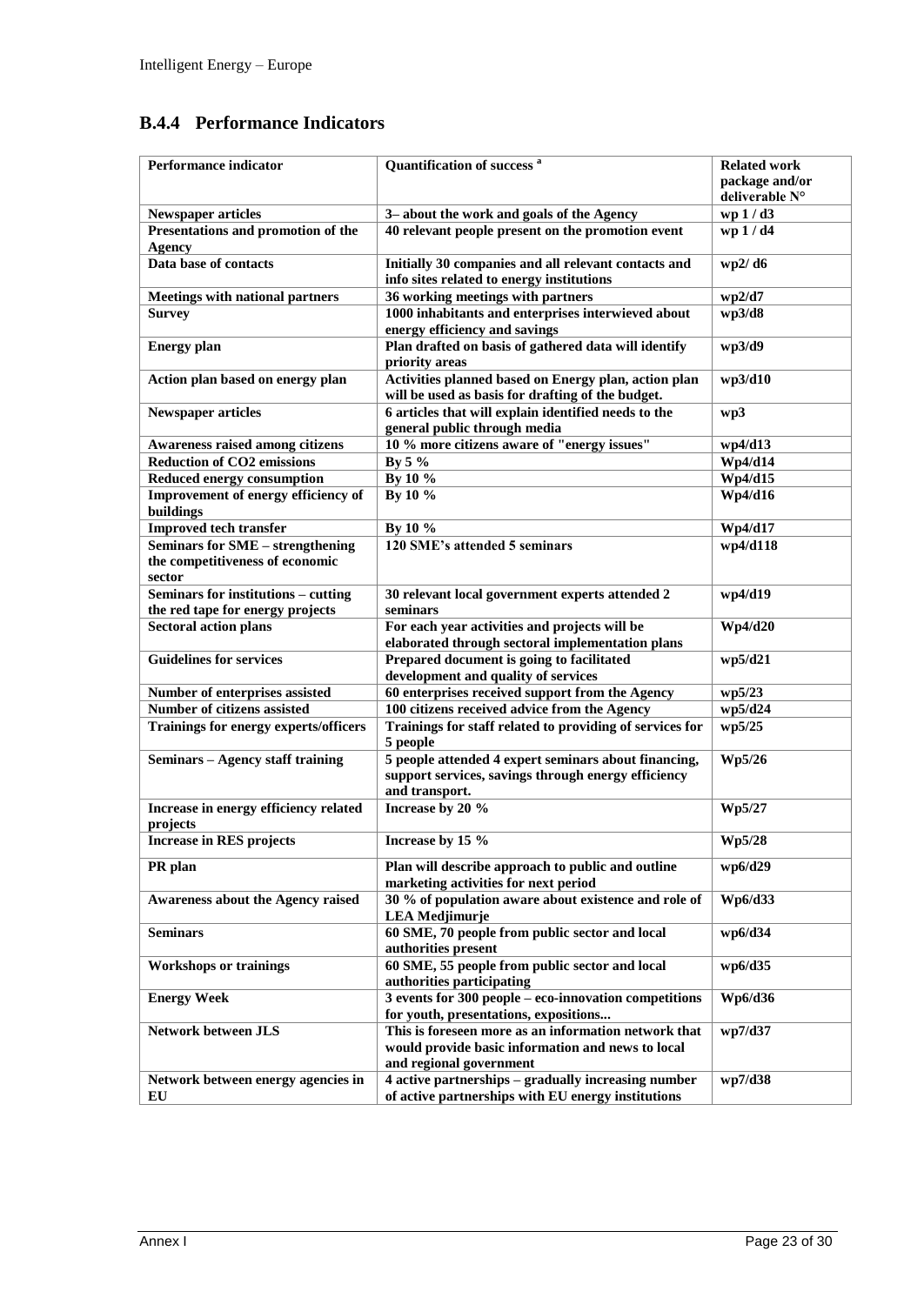# **B.5 Resources Foreseen**

| <b>Staff Category</b>    | $No$ of hours planned to be | Direct hourly rate per staff |  |  |  |  |  |  |
|--------------------------|-----------------------------|------------------------------|--|--|--|--|--|--|
|                          | dedicated to the project    | category in EUR              |  |  |  |  |  |  |
| <b>Director</b>          | 5040                        | 13                           |  |  |  |  |  |  |
| <b>Energy Specialist</b> | 3780                        | 10                           |  |  |  |  |  |  |
| <b>Trainees</b>          | 4200                        |                              |  |  |  |  |  |  |
| <b>Secretary</b>         | 2564                        | 6,5                          |  |  |  |  |  |  |
| <b>Total</b>             | 15624                       |                              |  |  |  |  |  |  |

# **B.6 Co-financing please state how the co-financing issue is now updated (maybe more municipalities joining or more local stakeholders collaborating)**

Co-financing structure remained the same.

Access to funding is guaranteed and comprises

| · The County of Mediimurje    | 27.000 €/year |
|-------------------------------|---------------|
| · The Town of Čakovec         | 5.000 €/year  |
| $\cdot$ The Town of Prelog    | 3.000 €/year  |
| · The Town of Mursko Središče | 3.000 €/year  |
| Končar                        | 10.000 €/year |
| $\cdot$ HEP ESCO              | 10.000 €/year |
| <b>INA</b>                    | 10.000 €/year |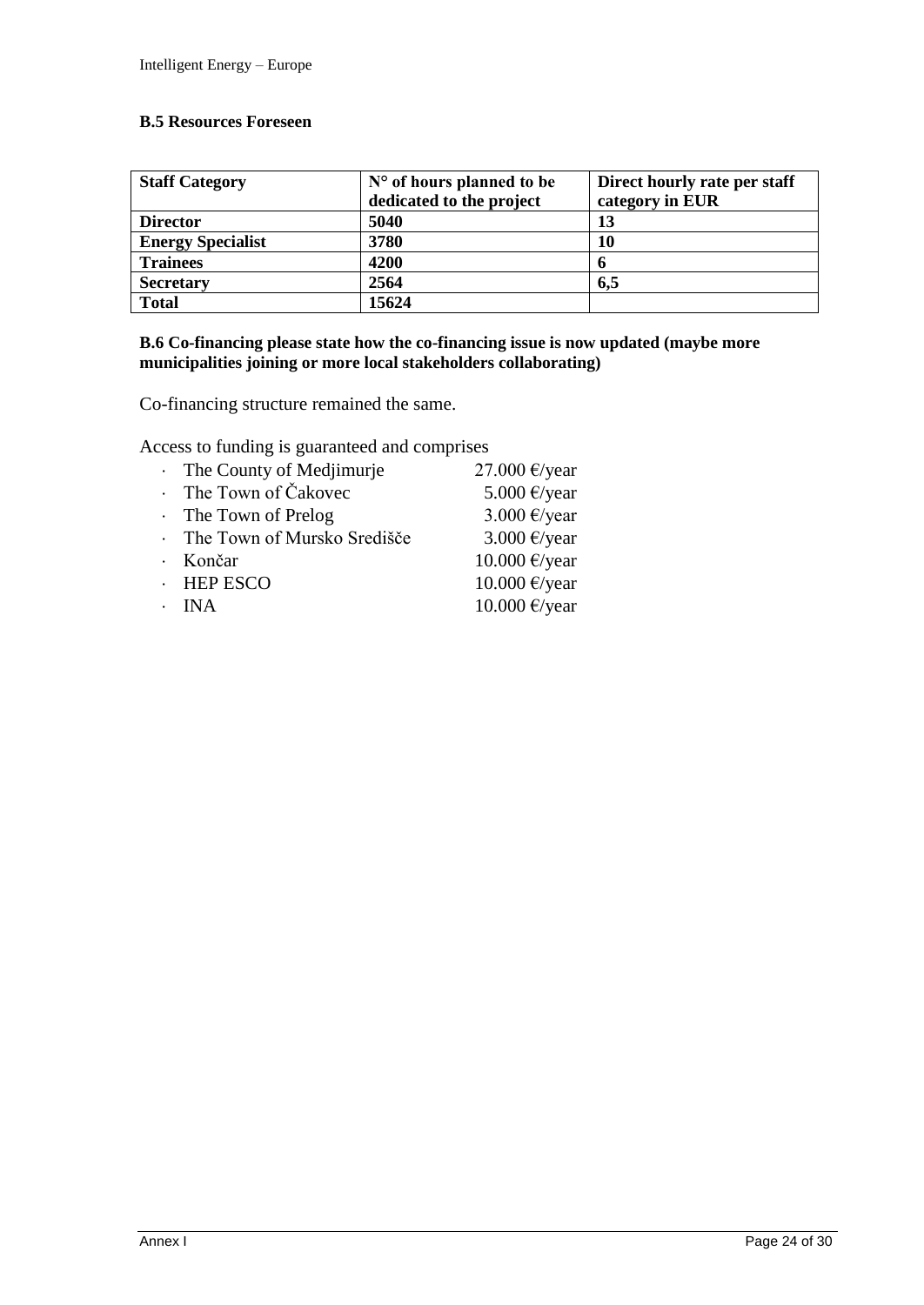# **C. Reporting on the period from the establishment of the agency until submission of inception report (6 months)**

| $\vert$ N° of work package: 1 | <b>LEGAL ESTABLISHMENT OF THE</b><br><b>AGENCY</b> |
|-------------------------------|----------------------------------------------------|
| <b>Duration in months:</b>    |                                                    |

#### **Description of the work**:

Establishment of the agency

#### **Tasks:**

All tasks of this WP were done. Agency was established and registrated on Commercial court in Varaždin 08-05- 2008.

**Staff:** Director and secretary were employed

**Premises** was rented, first in Ivana Mažuranića 2 and now in bana Josipa Jelačića 22 in Čakovec. Bought equipment for office – 2 computers, 1 printer, and 2 software and office furniture.

**Public presentation** of the agency was held on 05.02.2009 in Scheier Hall in Čakovec. Presentations: Neven Šimac, Ph D. Consultant of European Investment bank (EIB) in Croatia: *European Energy Policy*, Prof. Mladen Boršić, Ph. D.: *MENEA – Medjimurje Energy Agency* Željko Knok: *Medjimurje High-School* Attendees: 40 persons; Mark: excellent.





**Website**: uploaded and updated regularly with news.

**Newspaper articles**: published article in Medjimurske novine, cover story in Čakovec TV network.

**Brochure and flyers**: Materials for public promotion of the agency were left to be printed in the following months.

#### **Outcome of this work package:**

- Established energy agency
- Premises rented and equipped, staff employed
- Public even for promotion of the Agency

#### **Deliverable(s) of this work package:**

d3) newspaper articles, d4) presentation and public promotion event, d5) website

#### **Major other specific costs (tasks and foreseen amount):**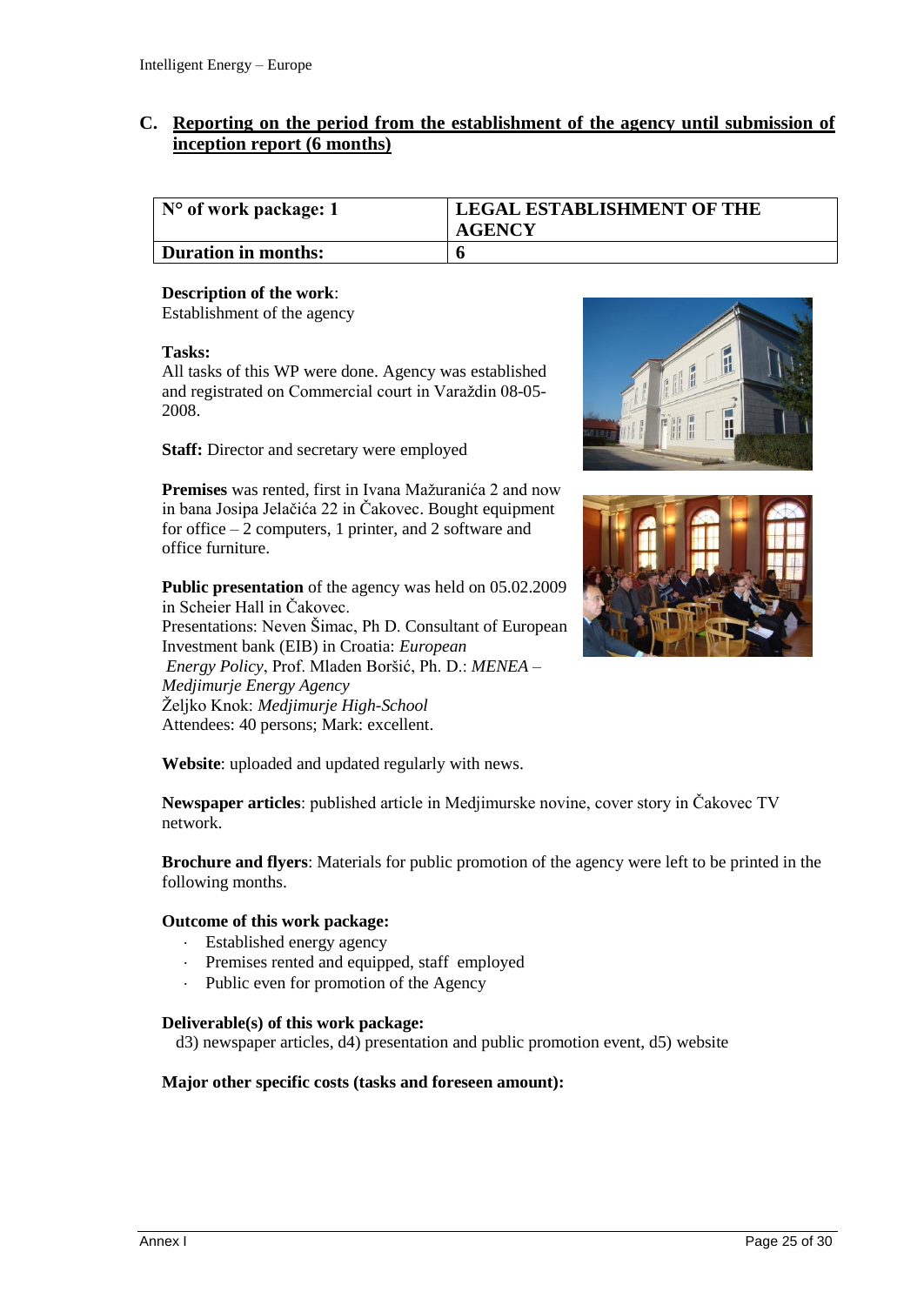| $\vert$ N° of work package: 2 | <b>MANAGEMENT</b> |
|-------------------------------|-------------------|
| <b>Duration in months:</b>    | 36                |

#### **Description of the work**:

Coordination of the activities with national and EU partners.

#### **Tasks:**

- 1. European Partners Level: meeting with the partners in the project was held in Lleida and Barcelona on the  $01<sup>st</sup>$  and  $02<sup>nd</sup>$  of April 2009. Regularly sharing information's by e-mail.
- 2. Internal level: Meeting with Management Board was held twice since agency was established. First on 24.04.2008 and second on 04.05.2009. Director keeps contact with president of the Management Board and they meet at least 2 times per month. Data base of project partner's contact and contact of target groups and entrepreneurs is prepared.
- 3. New financing options: plan to include all municipals in Medjimurje County, applied on IPA SLO–HR fund with 2 projects as the project partner.

#### **Outcome of this work package:**

- Good coordination of activities
- Start to find resources for long term sustainability.

#### **Deliverable(s) of this work package:**

d6) data base, d7) minutes of the first and second meeting of the Management Board

#### **Major other specific costs (tasks and foreseen amount):**

| $\vert$ N° of work package: 3 | <b>ENERGY PLANNING</b> |
|-------------------------------|------------------------|
| Duration in months:           |                        |

#### **Description of the work**:

Action plan for energy management.

#### **Tasks:**

Formed basic structure of energy plan. Structure was presented to Advisory Board. They will give the advice and suggestion about priority areas in Medjimurje.

#### **Outcome of this work package:**

#### **Deliverable(s) of this work package:**

**Major other specific costs (tasks and foreseen amount):** started to research for institutions and experts for subcontracting.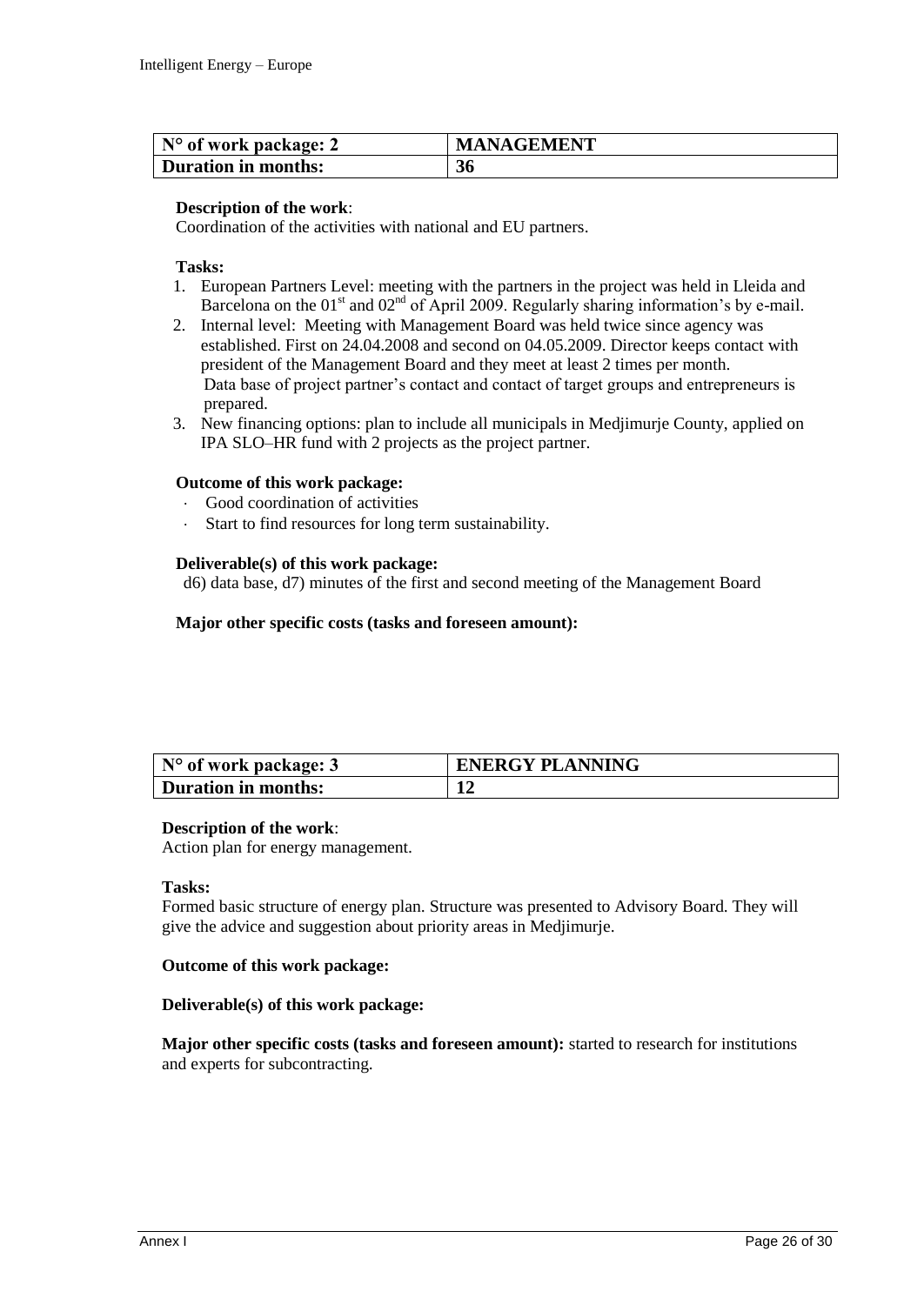| $\vert$ N° of work package: 4 | <b>SECTOR ACTIVITIES</b> |
|-------------------------------|--------------------------|
| <b>Duration in months:</b>    |                          |

**Description of the work**: Promotion of RES and EE in the different sector of activities

**Task: To promote and raise awareness** – Agency established cooperation with local newspaper – they will publish article every week. Articles would be formed like good advices have to save energy in houses, offices, also some interesting news on the field of EE and RES. We think that this is a good opportunity to raise awareness among inhabitants.

Agency organized seminars about EU energy strategy "Green paper" and Croatian energy strategy.

#### **Outcome of this work package:**

Agency helped in collecting data about (consumption of electricity, gas, water, building characteristic situation of the public building in Medjimurje County. After that data will be analyzed, free energy audits will be conducted.

Seminar for public institution: 18 March 2009; Čakovec – *Discussion about European,* 

#### *Croatian and Medjimurje Energy Policy*

Presentations:

Neven Šimac, Ph. D. Counsellor of EIB: *European Energy Policy*

Prof. Igor Dekanić, Ph. D. One of the authors of Croatian *Green Paper about Energy Strategy*:

*Croatian Energy Policy*

Prof. Mladen Boršić, Ph D.: *Medjimurje Energy Policy* Attendees: 17 persons

Seminar for SME`s: 23 March 2009; Čakovec Workshop: *Project Energy Efficient Construction and Use of RES*

Organisation: MENEA and Energy Institute Hrvoje Požar Energy efficient construction and use of RES Attendees: 35 persons; Mark: excellent

#### **Deliverable(s) of this work package:**

d17) seminar for SME's, d18) seminars for public institutions.

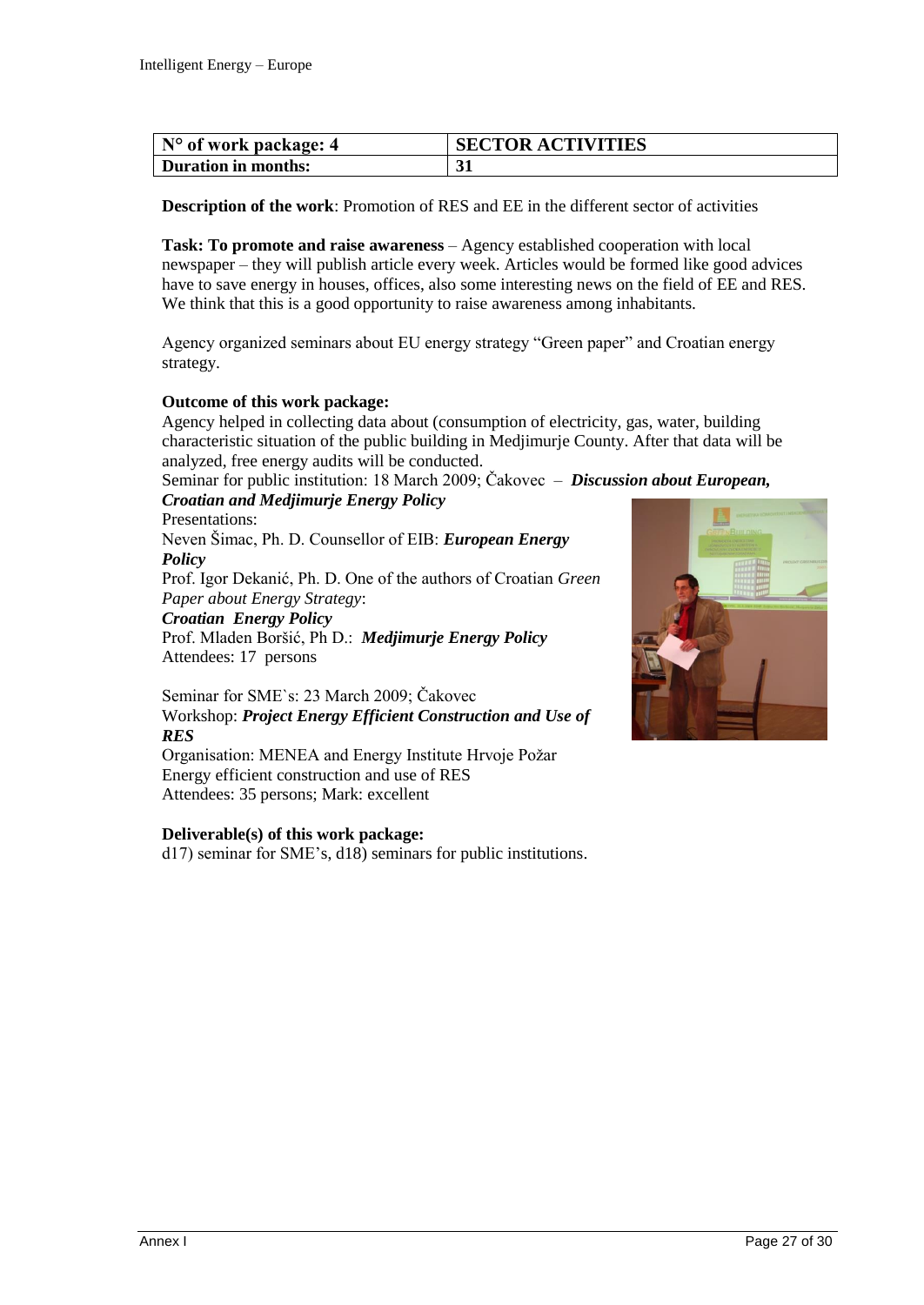| $\vert$ N° of work package: 5 | <b>HORIZONTAL ACTIVITIES</b> |
|-------------------------------|------------------------------|
| Duration in months:           | 36                           |

#### **Description of the work**:

Providing accurate and up-to-dated information to public and private entrepreneurs. Create services.

Task: Agency staff participate on seminar about energy legislation in Croatia.

#### **Outcome of this work package:**

Data base of the visitors (SME`s and private persons) – that were informed and assisted. Agency tried to solve their problems, doubt and questions, or they were addressed to other institution on the national level (ministries, energy institutes, etc.). Agency staff participated on seminars, conferencies, and workshops:

9–10 December 2008; Zagreb Training Seminar *Marketing and sales for a Local Energy Agency* Organisers: REGEA, REDEA and ManagEnergy

19–21 January 2009; Zagreb, Samobor *Seminar for Energy Counsellor* (Mladen Boršić) Organiser: DOOR, Zagreb

3–4 February 2009; Čakovec Workshop: *Register of Public Buildings in Medjimurje County* (Mladen Boršić) Organiser: UNDP project SGE

08–15 February 2009; Bruxelles *EU Energy Sustainable Week; 8th ManagEnergy Annual Conference (*Mladen Boršić)

18 February 2009; Zagreb Seminar: *Guide to Legislative and Administrative Procedure for Producers of Electric Energy From RES and Cogeneration* (Irena Horvat) 03 March 2009; Zagreb *First Energy Summit in SEE* (Mladen Boršić) Organiser: Infoarena

16–18 March 2009; Zagreb *Seminar for Energy Counsellor* (Irena Horvat) Organiser: DOOR, Zagreb

24 March 2009; Slovenia Excursion to Pomurje (Slovenia): *The Road of RES* (Biogas plant in Nemščak; biomass heating in Beltinci; geothermal hotbed in Tešanovci; Smart House in Martijanci; and Passive House in Črešnjvcima) (Mladen Boršić and Irena Horvat)

06 April 2009; Zagreb Economic conference: "Experience and possibilities of use of the palette and wood biomass **in Austria and Croatia"** (Mladen Boršić) Organisation: Austrian Embassy

15 April 2009 Conference: **"Final Dissemination Conference on RES Grid Integration"** (Mladen Boršić) Organisation: Faculty of Electrical Engineering and Computing University of Zagreb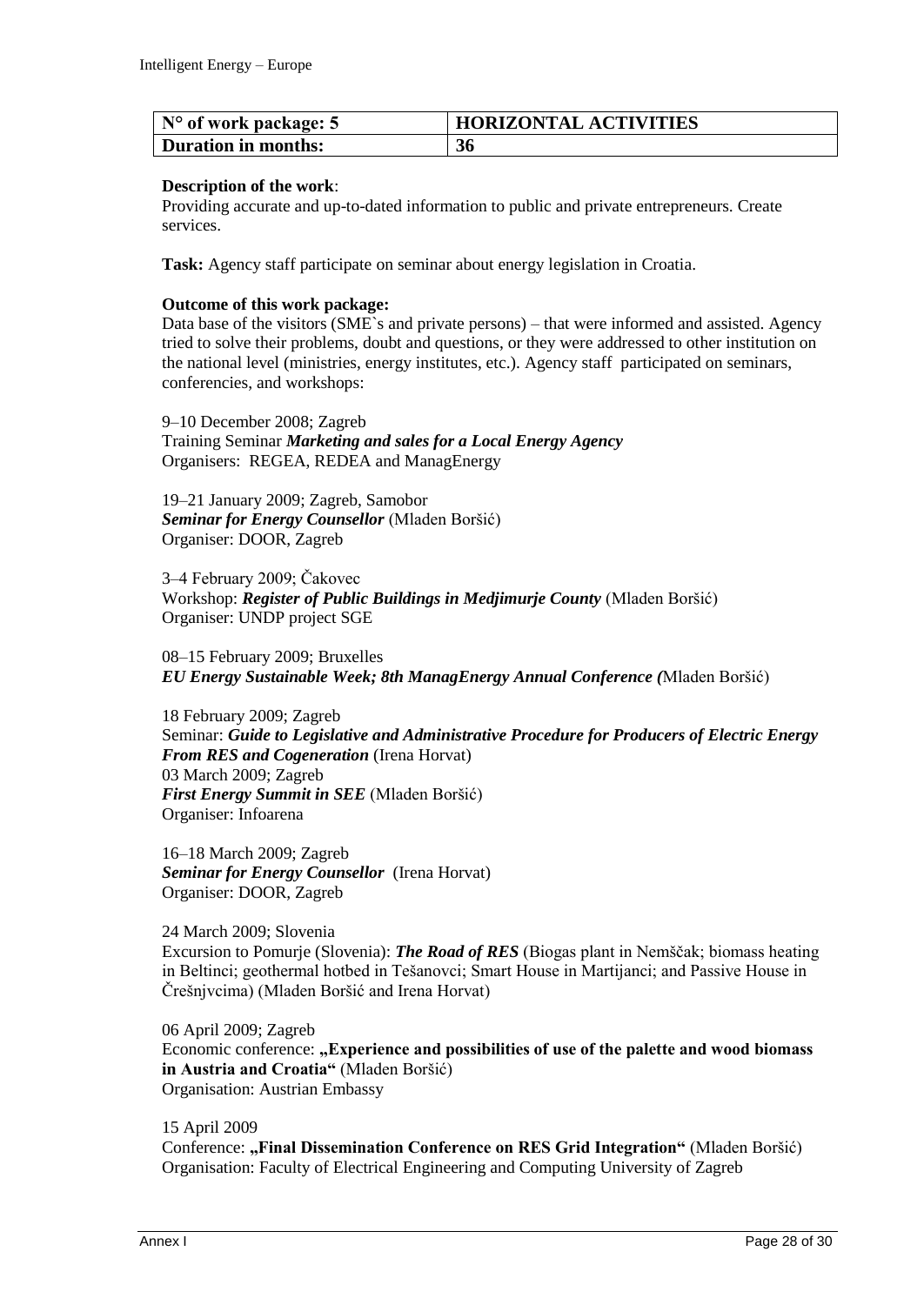#### 23–24 April 2009

International conference – **"Transfer of the experience for the development of the solar thermal products"** (Mladen Boršić and Irena Horvat); Organiser: Energy institute Hrvoje Požar

#### 27, 28 and 29 April 2009

Conference **"Energy management in cities and counties of Croatia",** (Mladen Boršić), Organiser: North-West Croatia Regional Energy Agency – REGEA

#### **Deliverable(s) of this work package:**

D25) trainings of Agency staff, d23) number of enterprises assisted: 3, d24) number of citizens assisted: 3.

| $\vert$ N° of work package: 6 | <b>COMMUNICATION AND</b><br>DISSEMINATION AT LOCAL, REGIONAL<br>AND NATIONAL LEVELS |
|-------------------------------|-------------------------------------------------------------------------------------|
| Duration in months:           | 36                                                                                  |

#### **Description of the work**:

Dissemination of information on the local, regional and national level.

#### **Tasks:**

Agency participated on seminars, trainings, promotions and conferences.

#### **Outcome of this work package:**

The agency promoted education and employment of the youth specialist technical professional.in cooperation with, Međimurje Country, REDEA, Medimurje Polytechnic. The promotion includes

- Seven scholarships with the French School École des Mines de Douai, Ecole Supérieure de Métrologie (ESM). A Ph.D. student position in the Laboratory of systematic engineering L'Université de Versailles Saint Quentin en Yvelines, France, Laboratoire d'Ingénierie des Systèmes – LISV;
- A Post Doctoral position at the Laboratoire National Henri Becquerel, Commissariat à l'Energie Atomique de Saclay, Gif-sur-Yvette, France. Laboratoire National de Métrologie et d'Essais (LNE) in Paris for a period of 12 to 18 months on "Improvement of ESR/alanine dosimetry applied to radiotherapy dose level by ESR spectra simulation"

#### **Deliverable(s) of this work package:**

Through participating on different events agency staff promote work, goals and purpose of the Agency. Also new contacts with key persons on the field of energy in Croatia was been established – *(d33)*

Workshop and trainings (*d35*).

| N° of work package: 7      | <b>CAPACITY BUILDING THROUGH</b><br><b>EUROPEAN CO-OPERATION</b> |
|----------------------------|------------------------------------------------------------------|
| <b>Duration in months:</b> | 36                                                               |